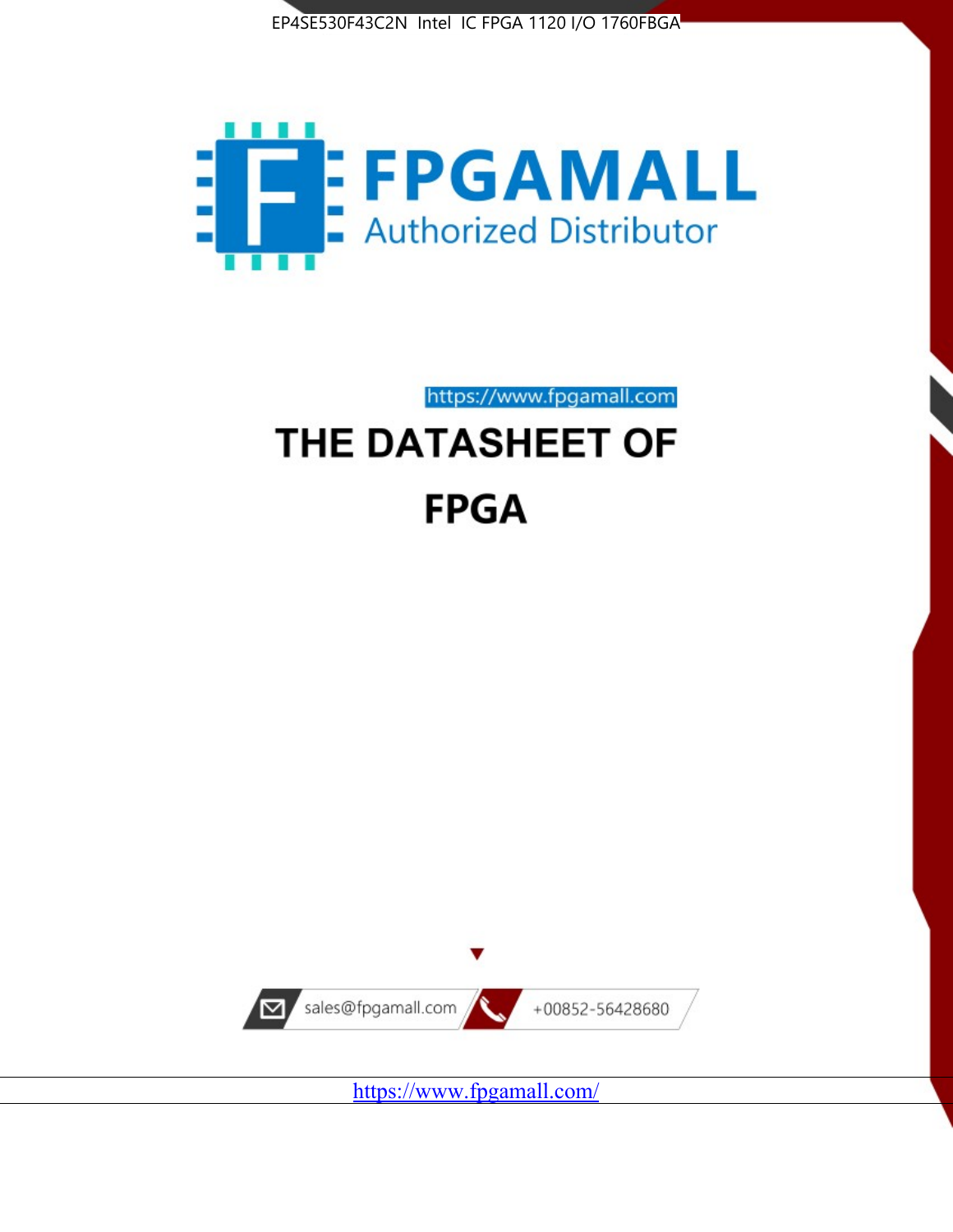EP4SE530F43C2N Intel IC FPGA 1120 I/O 1760FBGA



# **1. Overview for the Stratix IV Device Family**

**SIV51001-3.5**

Altera® Stratix® IV FPGAs deliver a breakthrough level of system bandwidth and power efficiency for high-end applications, allowing you to innovate without compromise. Stratix IV FPGAs are based on the Taiwan Semiconductor Manufacturing Company (TSMC) 40-nm process technology and surpass all other high-end FPGAs, with the highest logic density, most transceivers, and lowest power requirements.

The Stratix IV device family contains three optimized variants to meet different application requirements:

- Stratix IV E (Enhanced) FPGAs—up to 813,050 logic elements (LEs), 33,294 kilobits (Kb) RAM, and 1,288 18 x 18 bit multipliers
- Stratix IV GX transceiver FPGAs—up to 531,200 LEs, 27,376 Kb RAM, 1,288 18 x 18-bit multipliers, and 48 full-duplex clock data recovery (CDR)-based transceivers at up to 8.5 Gbps
- Stratix IV GT—up to 531,200 LEs, 27,376 Kb RAM, 1,288 18 x 18-bit multipliers, and 48 full-duplex CDR-based transceivers at up to 11.3 Gbps

The complete Altera high-end solution includes the lowest risk, lowest total cost path to volume using HardCopy® IV ASICs for all the family variants, a comprehensive portfolio of application solutions customized for end-markets, and the industry leading Quartus® II software to increase productivity and performance.

For information about upcoming Stratix IV device features, refer to the *Upcoming [Stratix IV Device Features](http://www.altera.com/literature/hb/stratix-iv/uf01001.pdf?GSA_pos=2&WT.oss_r=1&WT.oss=upcoming)* document.

f For information about changes to the currently published *Stratix IV Device Handbook*, refer to the *[Addendum to the Stratix IV Device Handbook](http://www.altera.com/literature/hb/stratix-iv/stx4_siv54002.pdf)* chapter.

This chapter contains the following sections:

- "Feature Summary" on page 1–2
- "Architecture Features" on page 1–6
- "Integrated Software Platform" on page 1–19
- "Ordering Information" on page 1–19

@2016 Altera Corporation. All rights reserved. ALTERA, ARRIA, CYCLONE, HARDCOPY, MAX, MEGACORE, NIOS, QUARTUS and STRATIX words and logos are trademarks of Altera Corporation and registered in the U.S. Patent and Trademark



Stratix IV Device Handbook Volume 1 January 2016

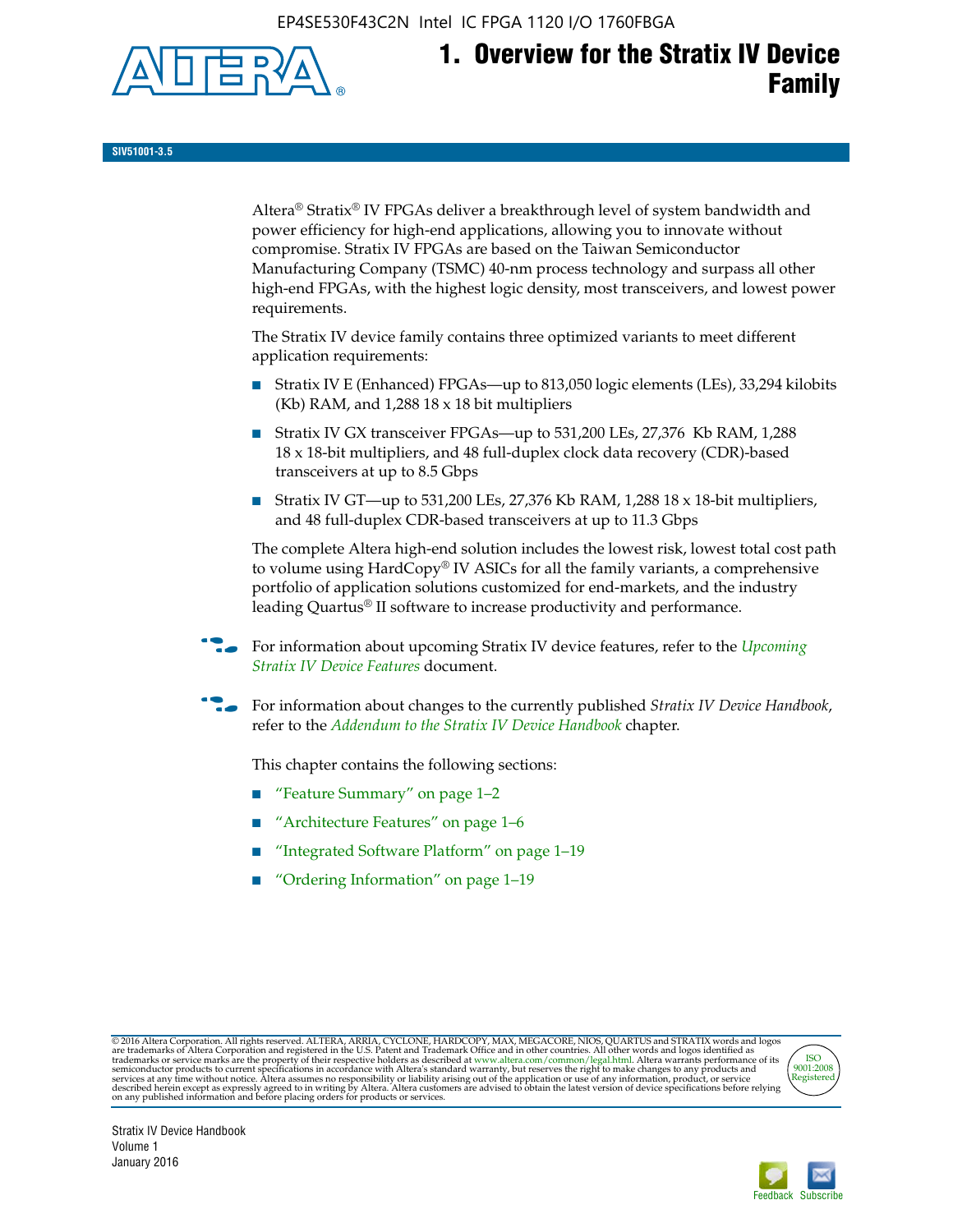# **Feature Summary**

The following list summarizes the Stratix IV device family features:

- Up to 48 full-duplex CDR-based transceivers in Stratix IV GX and GT devices supporting data rates up to 8.5 Gbps and 11.3 Gbps, respectively
- Dedicated circuitry to support physical layer functionality for popular serial protocols, such as PCI Express (PCIe) (PIPE) Gen1 and Gen2, Gbps Ethernet (GbE), Serial RapidIO, SONET/SDH, XAUI/HiGig, (OIF) CEI-6G, SD/HD/3G-SDI, Fibre Channel, SFI-5, and Interlaken
- Complete PCIe protocol solution with embedded PCIe hard IP blocks that implement PHY-MAC layer, Data Link layer, and Transaction layer functionality

**For more information, refer to the** *[IP Compiler for PCI Express User Guide](http://www.altera.com/literature/ug/ug_pci_express.pdf)***.** 

- Programmable transmitter pre-emphasis and receiver equalization circuitry to compensate for frequency-dependent losses in the physical medium
- Typical physical medium attachment (PMA) power consumption of 100 mW at 3.125 Gbps and 135 mW at 6.375 Gbps per channel
- 72,600 to 813,050 equivalent LEs per device
- 7,370 to 33,294 Kb of enhanced TriMatrix memory consisting of three RAM block sizes to implement true dual-port memory and FIFO buffers
- High-speed digital signal processing (DSP) blocks configurable as 9 x 9-bit,  $12 \times 12$ -bit,  $18 \times 18$ -bit, and  $36 \times 36$ -bit full-precision multipliers at up to 600 MHz
- Up to 16 global clocks (GCLK), 88 regional clocks (RCLK), and 132 periphery clocks (PCLK) per device
- Programmable power technology that minimizes power while maximizing device performance
- Up to 1,120 user I/O pins arranged in 24 modular I/O banks that support a wide range of single-ended and differential I/O standards
- Support for high-speed external memory interfaces including DDR, DDR2, DDR3 SDRAM, RLDRAM II, QDR II, and QDR II+ SRAM on up to 24 modular I/O banks
- High-speed LVDS I/O support with serializer/deserializer (SERDES), dynamic phase alignment (DPA), and soft-CDR circuitry at data rates up to 1.6 Gbps
- Support for source-synchronous bus standards, including SGMII, GbE, SPI-4 Phase 2 (POS-PHY Level 4), SFI-4.1, XSBI, UTOPIA IV, NPSI, and CSIX-L1
- Pinouts for Stratix IV E devices designed to allow migration of designs from Stratix III to Stratix IV E with minimal PCB impact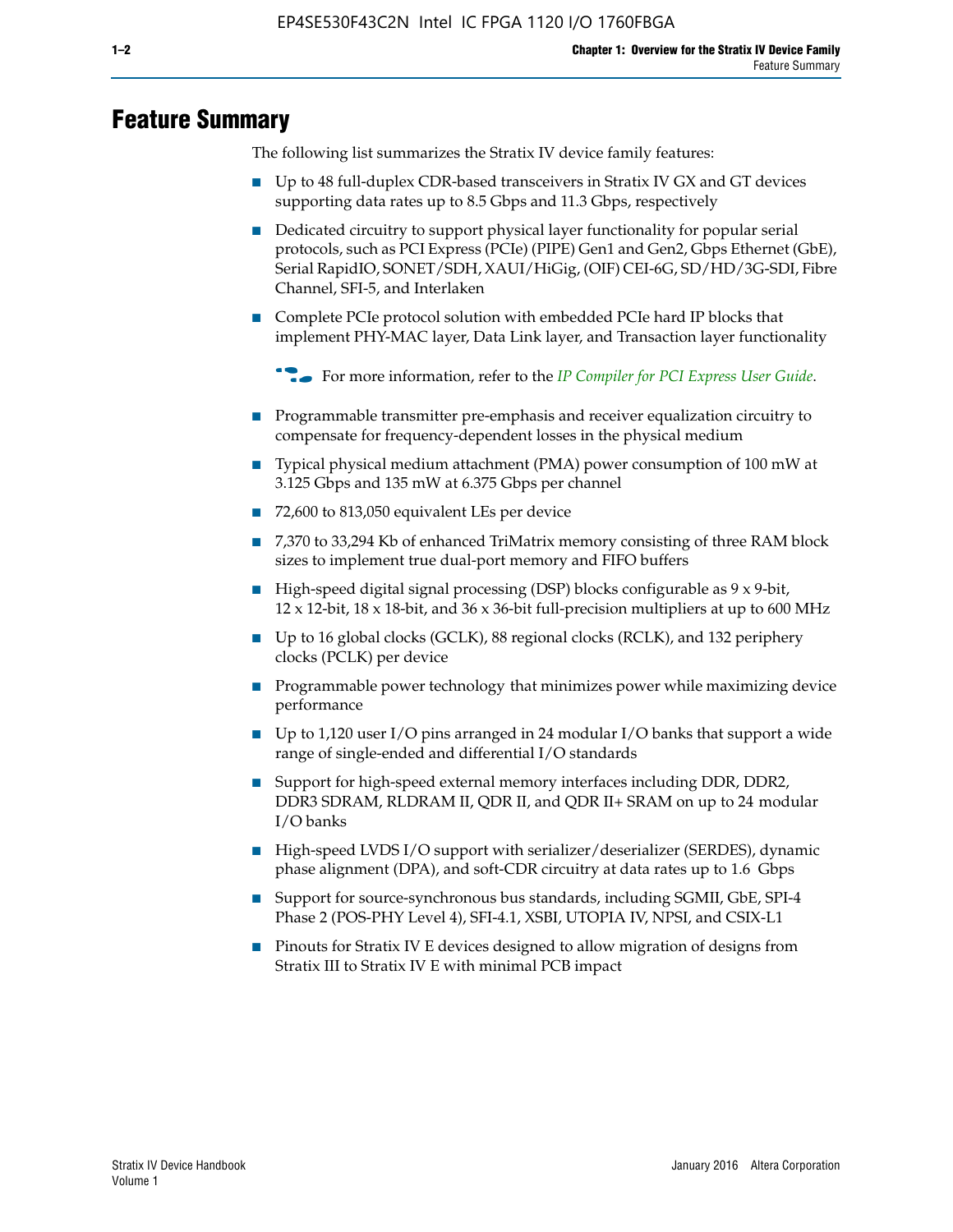# **Stratix IV GX Devices**

Stratix IV GX devices provide up to 48 full-duplex CDR-based transceiver channels per device:

- Thirty-two out of the 48 transceiver channels have dedicated physical coding sublayer (PCS) and physical medium attachment (PMA) circuitry and support data rates between 600 Mbps and 8.5 Gbps
- The remaining 16 transceiver channels have dedicated PMA-only circuitry and support data rates between 600 Mbps and 6.5 Gbps
- **1 The actual number of transceiver channels per device varies with device selection. For** more information about the exact transceiver count in each device, refer to Table 1–1 on page 1–11.
- 1 For more information about transceiver architecture, refer to the *[Transceiver](http://www.altera.com/literature/hb/stratix-iv/stx4_siv52001.pdf)  [Architecture in Stratix IV Devices](http://www.altera.com/literature/hb/stratix-iv/stx4_siv52001.pdf)* chapter.

Figure 1–1 shows a high-level Stratix IV GX chip view.

#### **Figure 1–1. Stratix IV GX Chip View** *(1)*



#### **Note to Figure 1–1:**

(1) Resource counts vary with device selection, package selection, or both.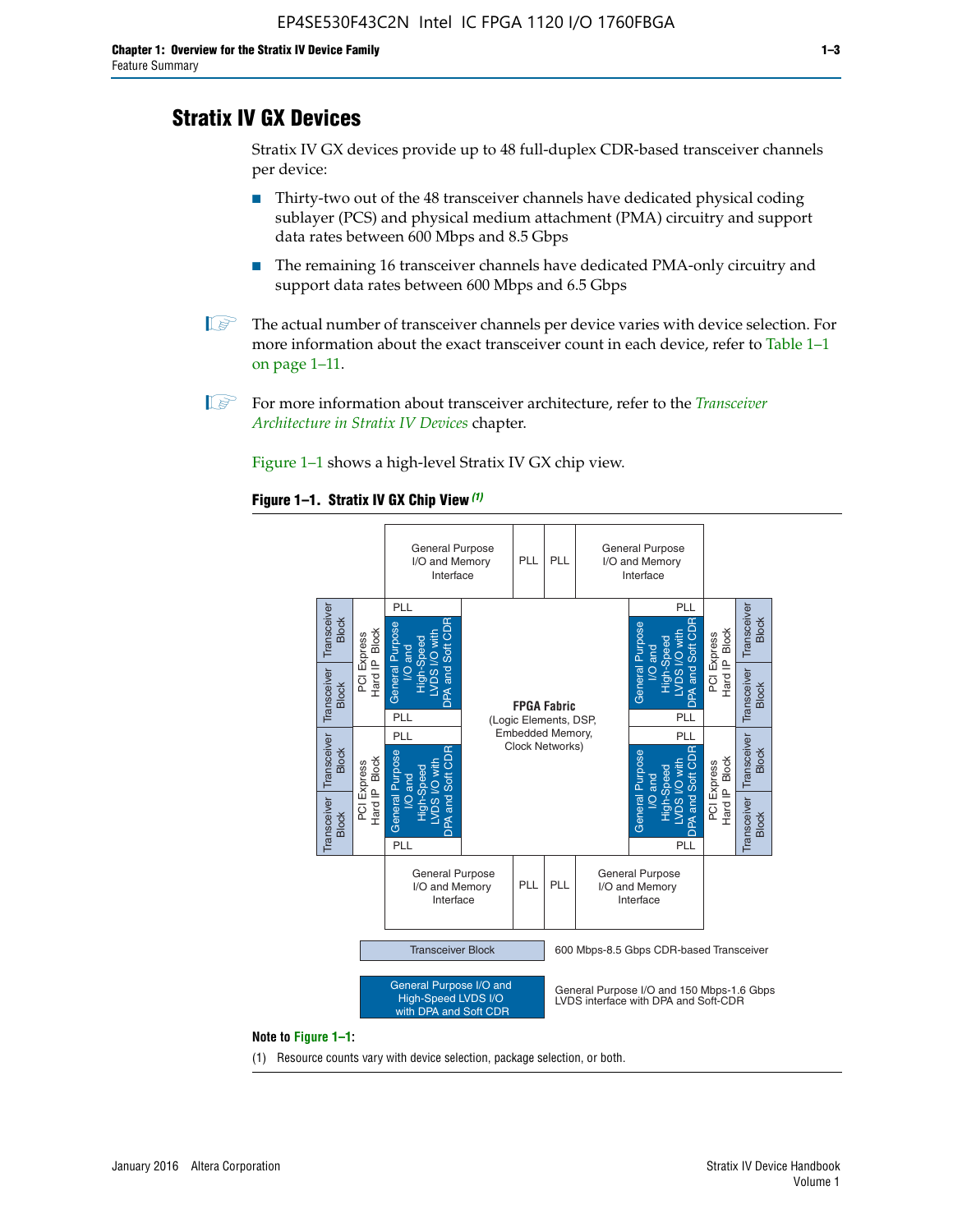# **Stratix IV E Device**

Stratix IV E devices provide an excellent solution for applications that do not require high-speed CDR-based transceivers, but are logic, user I/O, or memory intensive.

Figure 1–2 shows a high-level Stratix IV E chip view.

#### **Figure 1–2. Stratix IV E Chip View** *(1)*



#### **Note to Figure 1–2:**

(1) Resource counts vary with device selection, package selection, or both.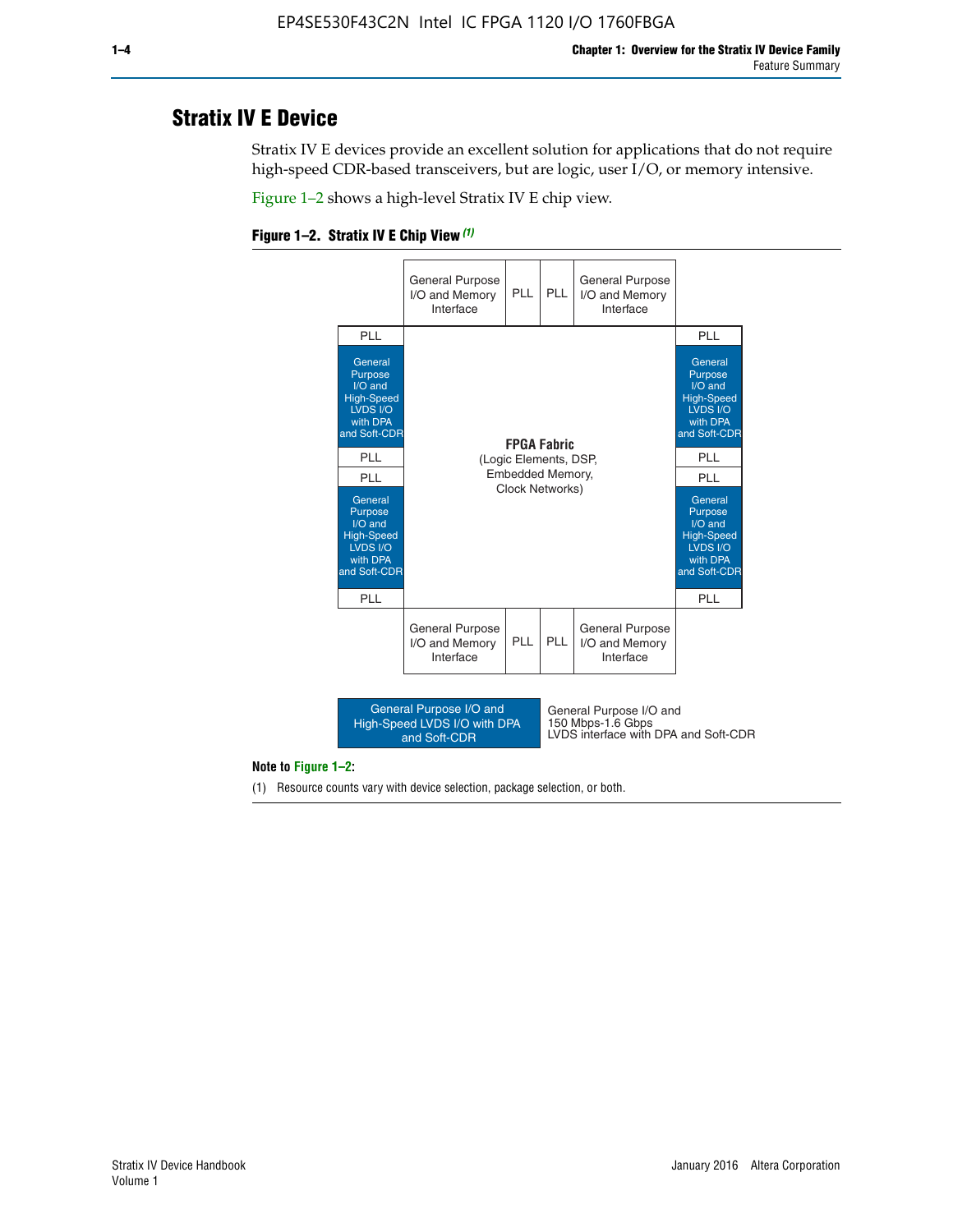# **Stratix IV GT Devices**

Stratix IV GT devices provide up to 48 CDR-based transceiver channels per device:

- Thirty-two out of the 48 transceiver channels have dedicated PCS and PMA circuitry and support data rates between 600 Mbps and 11.3 Gbps
- The remaining 16 transceiver channels have dedicated PMA-only circuitry and support data rates between 600 Mbps and 6.5 Gbps
- **1** The actual number of transceiver channels per device varies with device selection. For more information about the exact transceiver count in each device, refer to Table 1–7 on page 1–16.
- $\mathbb{I}$  For more information about Stratix IV GT devices and transceiver architecture, refer to the *[Transceiver Architecture in Stratix IV Devices](http://www.altera.com/literature/hb/stratix-iv/stx4_siv52001.pdf)* chapter.

Figure 1–3 shows a high-level Stratix IV GT chip view.

#### **Figure 1–3. Stratix IV GT Chip View** *(1)*



(1) Resource counts vary with device selection, package selection, or both.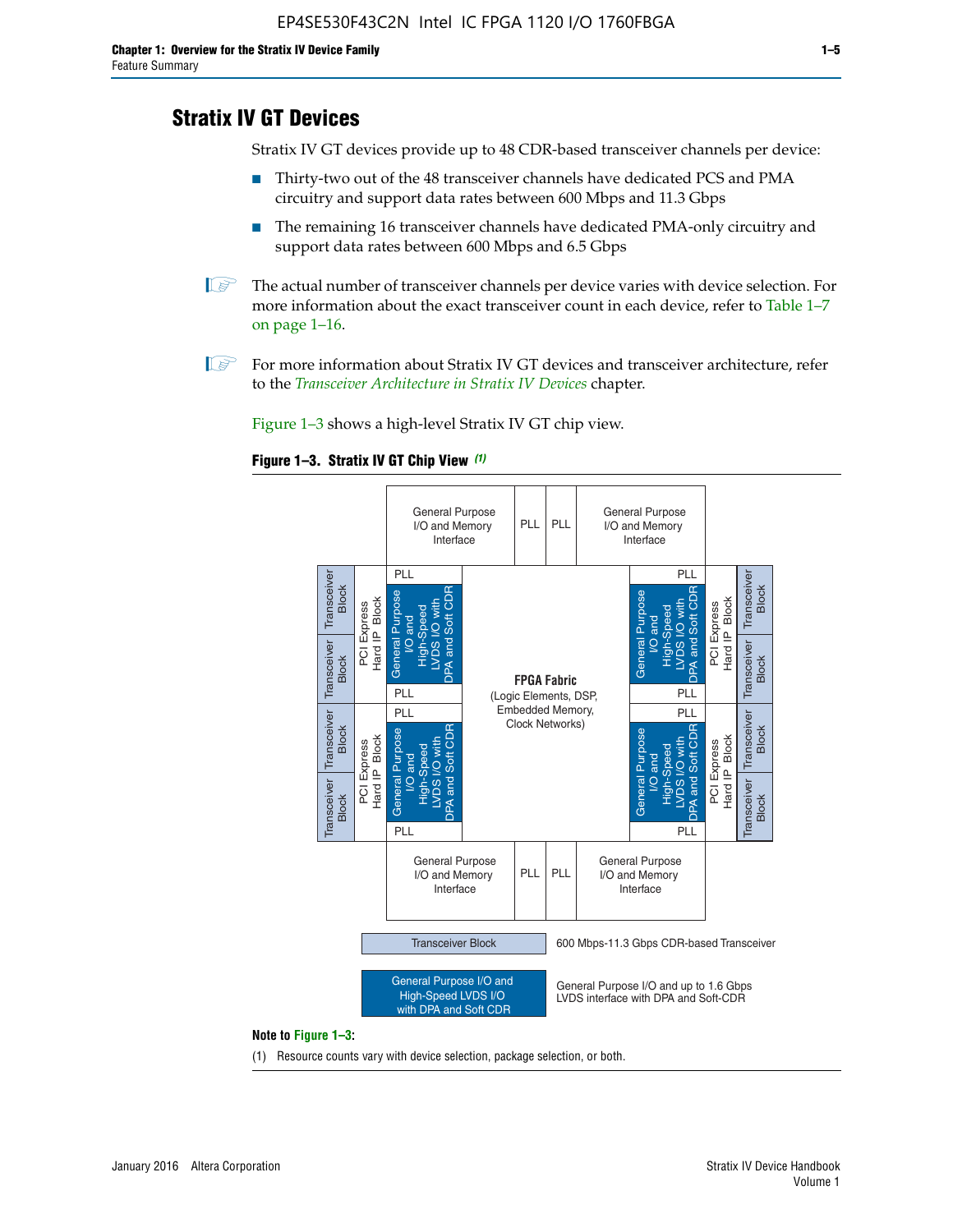# **Architecture Features**

The Stratix IV device family features are divided into high-speed transceiver features and FPGA fabric and I/O features.

 $\mathbb{I}$  The high-speed transceiver features apply only to Stratix IV GX and Stratix IV GT devices.

# **High-Speed Transceiver Features**

The following sections describe high-speed transceiver features for Stratix IV GX and GT devices.

## **Highest Aggregate Data Bandwidth**

Up to 48 full-duplex transceiver channels supporting data rates up to 8.5 Gbps in Stratix IV GX devices and up to 11.3 Gbps in Stratix IV GT devices.

# **Wide Range of Protocol Support**

Physical layer support for the following serial protocols:

- Stratix IV GX—PCIe Gen1 and Gen2, GbE, Serial RapidIO, SONET/SDH, XAUI/HiGig, (OIF) CEI-6G, SD/HD/3G-SDI, Fibre Channel, SFI-5, GPON, SAS/SATA, HyperTransport 1.0 and 3.0, and Interlaken
- Stratix IV GT—40G/100G Ethernet, SFI-S, Interlaken, SFI-5.1, Serial RapidIO, SONET/SDH, XAUI/HiGig, (OIF) CEI-6G, 3G-SDI, and Fibre Channel
- Extremely flexible and easy-to-configure transceiver data path to implement proprietary protocols
- PCIe Support
	- Complete PCIe Gen1 and Gen2 protocol stack solution compliant to PCI Express base specification 2.0 that includes PHY-MAC, Data Link, and transaction layer circuitry embedded in PCI Express hard IP blocks
	- **For more information, refer to the [PCI Express Compiler User Guide](http://www.altera.com/literature/ug/ug_pci_express.pdf).**
	- Root complex and end-point applications
	- $x1, x4,$  and  $x8$  lane configurations
	- PIPE 2.0-compliant interface
	- Embedded circuitry to switch between Gen1 and Gen2 data rates
	- Built-in circuitry for electrical idle generation and detection, receiver detect, power state transitions, lane reversal, and polarity inversion
	- 8B/10B encoder and decoder, receiver synchronization state machine, and ± 300 parts per million (ppm) clock compensation circuitry
	- Transaction layer support for up to two virtual channels (VCs)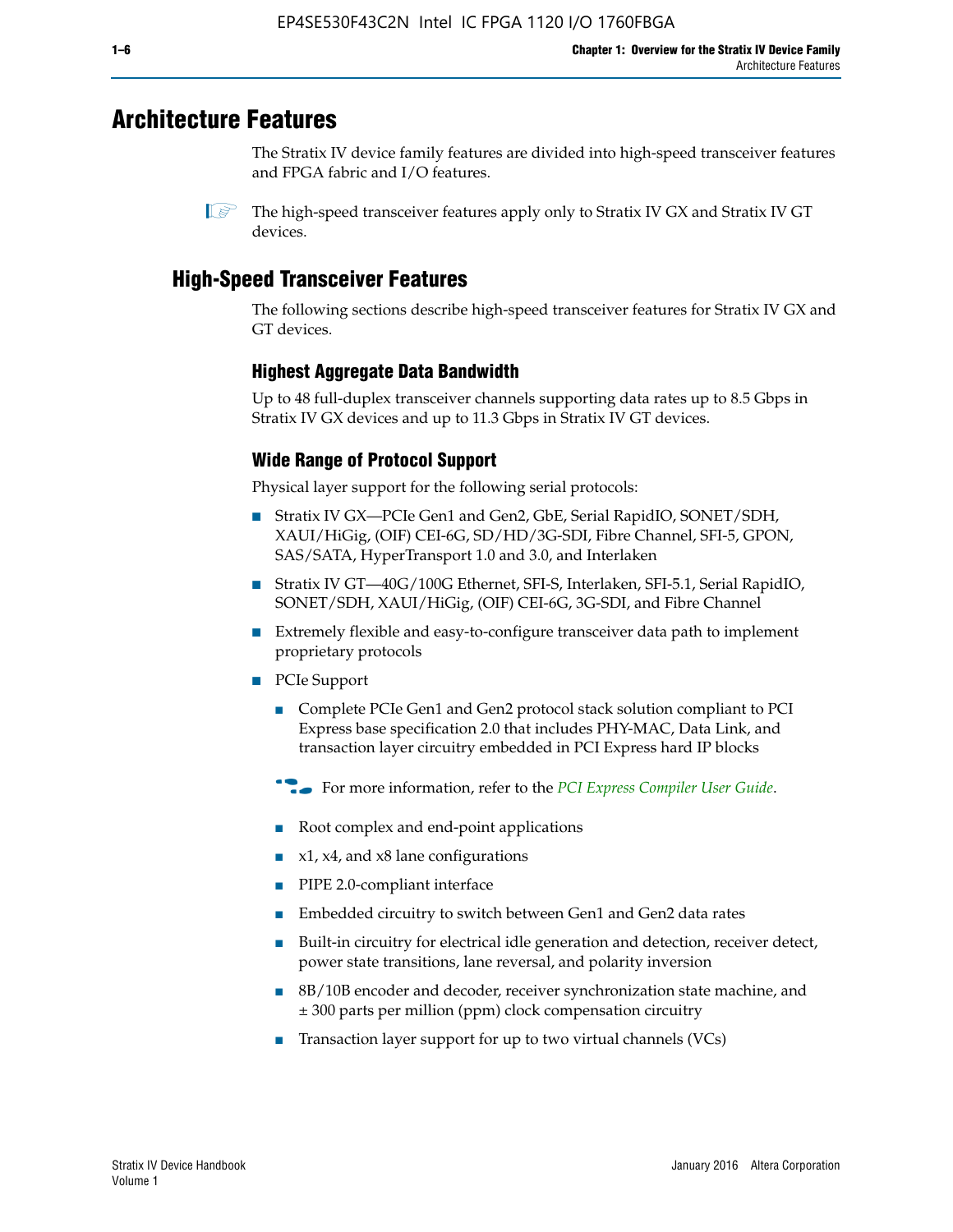- XAUI/HiGig Support
	- Compliant to IEEE802.3ae specification
	- **■** Embedded state machine circuitry to convert XGMII idle code groups  $(|11|)$ to and from idle ordered sets  $(|A|, |K|, |R|)$  at the transmitter and receiver, respectively
	- 8B/10B encoder and decoder, receiver synchronization state machine, lane deskew, and  $\pm 100$  ppm clock compensation circuitry
- GbE Support
	- Compliant to IEEE802.3-2005 specification
	- Automatic idle ordered set  $(111/112/1)$  generation at the transmitter, depending on the current running disparity
	- 8B/10B encoder and decoder, receiver synchronization state machine, and ± 100 ppm clock compensation circuitry
- Support for other protocol features such as MSB-to-LSB transmission in SONET/SDH configuration and spread-spectrum clocking in PCIe configurations

#### **Diagnostic Features**

- Serial loopback from the transmitter serializer to the receiver CDR for transceiver PCS and PMA diagnostics
- Reverse serial loopback pre- and post-CDR to transmitter buffer for physical link diagnostics
- Loopback master and slave capability in PCI Express hard IP blocks
- **For more information, refer to the** *[PCI Express Compiler User Guide](http://www.altera.com/literature/ug/ug_pci_express.pdf)***.**

#### **Signal Integrity**

Stratix IV devices simplify the challenge of signal integrity through a number of chip, package, and board-level enhancements to enable efficient high-speed data transfer into and out of the device. These enhancements include:

- Programmable 3-tap transmitter pre-emphasis with up to 8,192 pre-emphasis levels to compensate for pre-cursor and post-cursor inter-symbol interference (ISI)
- Up to 900% boost capability on the first pre-emphasis post-tap
- User-controlled and adaptive 4-stage receiver equalization with up to 16 dB of high-frequency gain
- On-die power supply regulators for transmitter and receiver phase-locked loop (PLL) charge pump and voltage controlled oscillator (VCO) for superior noise immunity
- On-package and on-chip power supply decoupling to satisfy transient current requirements at higher frequencies, thereby reducing the need for on-board decoupling capacitors
- Calibration circuitry for transmitter and receiver on-chip termination (OCT) resistors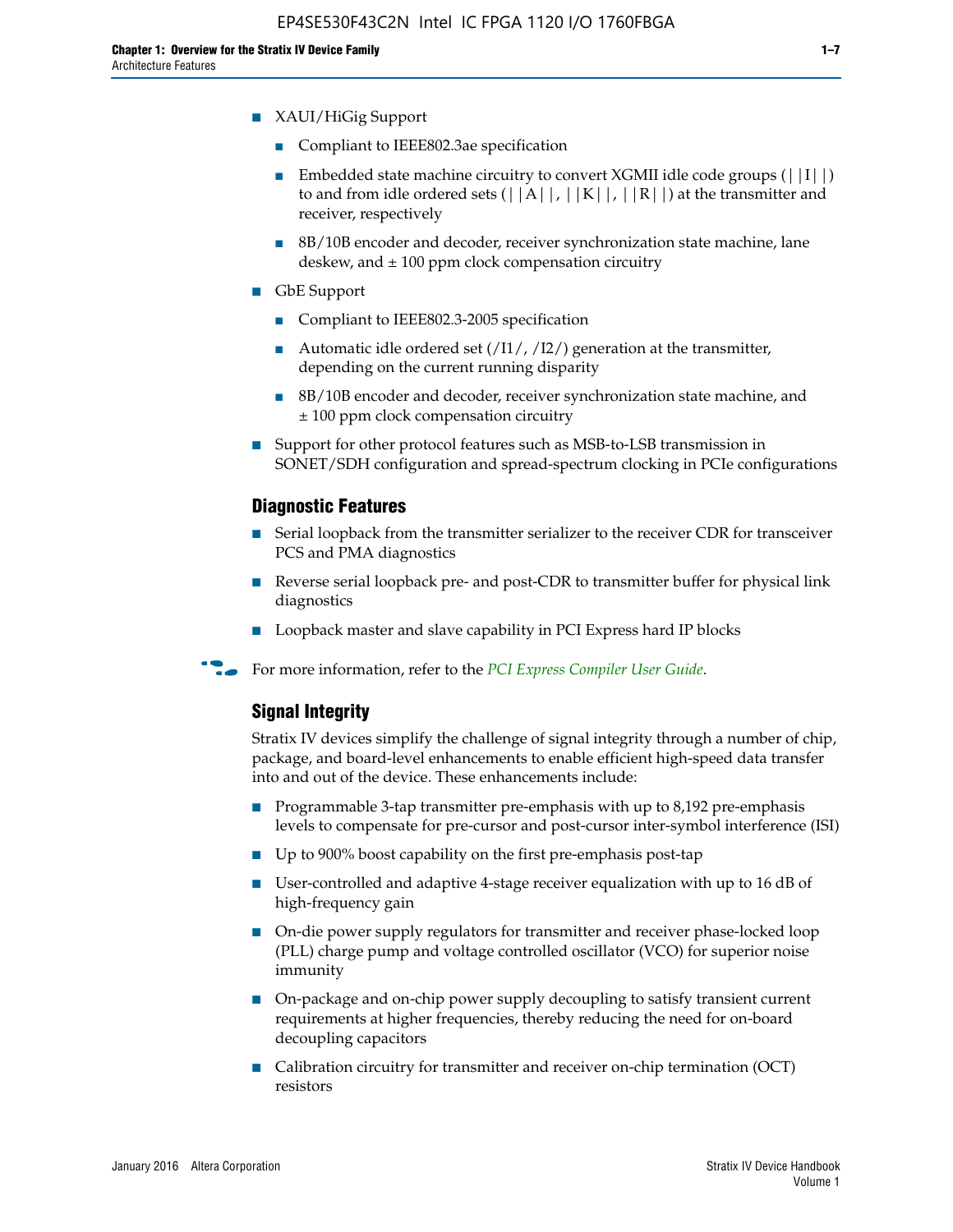# **FPGA Fabric and I/O Features**

The following sections describe the Stratix IV FPGA fabric and I/O features.

## **Device Core Features**

- Up to 531,200 LEs in Stratix IV GX and GT devices and up to 813,050 LEs in Stratix IV E devices, efficiently packed in unique and innovative adaptive logic modules (ALMs)
- Ten ALMs per logic array block (LAB) deliver faster performance, improved logic utilization, and optimized routing
- Programmable power technology, including a variety of process, circuit, and architecture optimizations and innovations
- Programmable power technology available to select power-driven compilation options for reduced static power consumption

## **Embedded Memory**

- TriMatrix embedded memory architecture provides three different memory block sizes to efficiently address the needs of diversified FPGA designs:
	- 640-bit MLAB
	- 9-Kb M9K
	- 144-Kb M144K
- Up to 33,294 Kb of embedded memory operating at up to 600 MHz
- Each memory block is independently configurable to be a single- or dual-port RAM, FIFO, ROM, or shift register

## **Digital Signal Processing (DSP) Blocks**

- Flexible DSP blocks configurable as  $9 \times 9$ -bit,  $12 \times 12$ -bit,  $18 \times 18$ -bit, and  $36 \times 36$ -bit full-precision multipliers at up to 600 MHz with rounding and saturation capabilities
- Faster operation due to fully pipelined architecture and built-in addition, subtraction, and accumulation units to combine multiplication results
- Optimally designed to support advanced features such as adaptive filtering, barrel shifters, and finite and infinite impulse response (FIR and IIR) filters

## **Clock Networks**

- Up to 16 global clocks and 88 regional clocks optimally routed to meet the maximum performance of 800 MHz
- Up to 112 and 132 periphery clocks in Stratix IV GX and Stratix IV E devices, respectively
- Up to 66 (16 GCLK + 22 RCLK + 28 PCLK) clock networks per device quadrant in Stratix IV GX and Stratix IV GT devices
- Up to 71 (16 GCLK + 22 RCLK + 33 PCLK) clock networks per device quadrant in Stratix IV E devices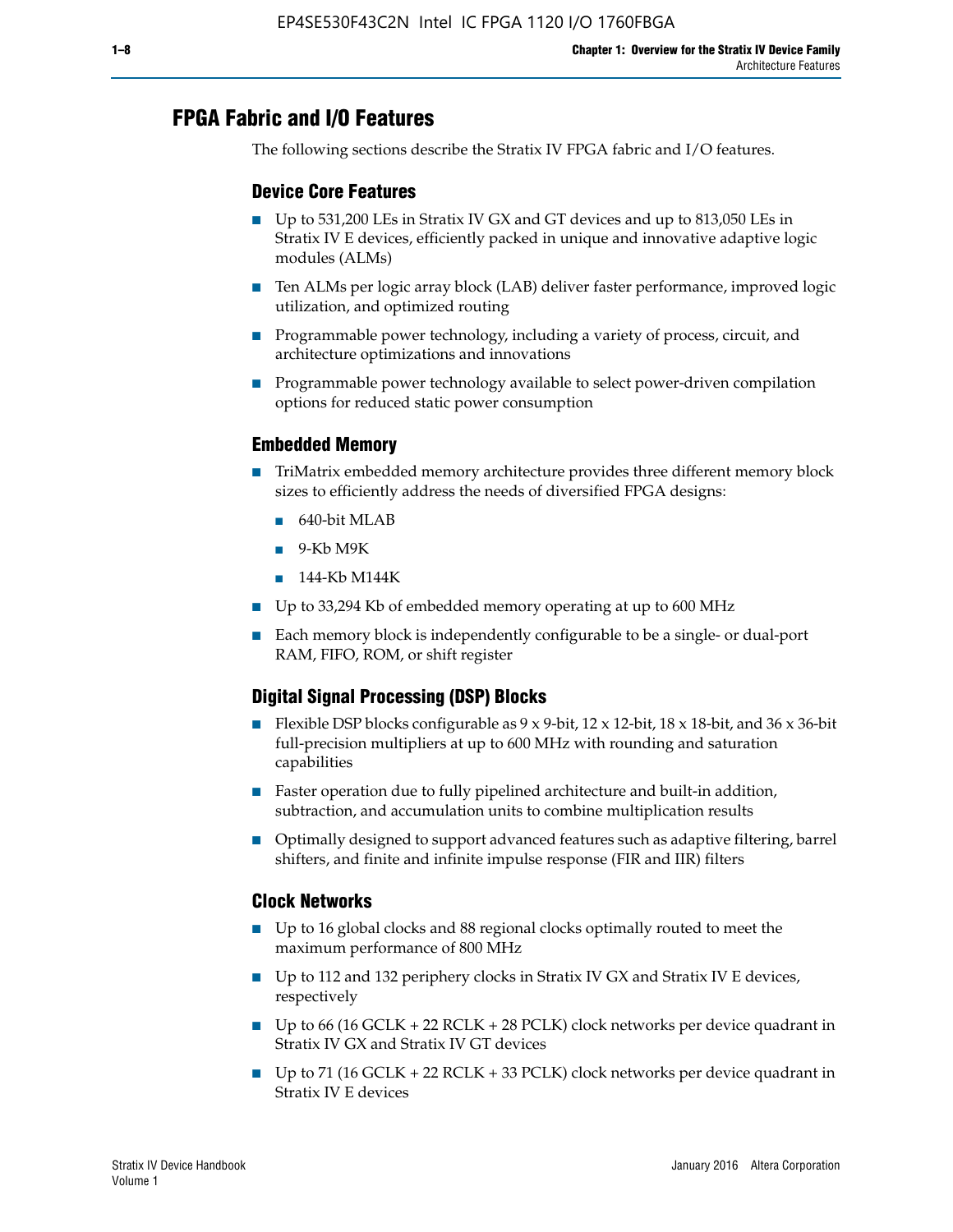## **PLLs**

- Three to 12 PLLs per device supporting spread-spectrum input tracking, programmable bandwidth, clock switchover, dynamic reconfiguration, and delay compensation
- On-chip PLL power supply regulators to minimize noise coupling

## **I/O Features**

- Sixteen to 24 modular I/O banks per device with 24 to 48 I/Os per bank designed and packaged for optimal simultaneous switching noise (SSN) performance and migration capability
- Support for a wide range of industry I/O standards, including single-ended (LVTTL/CMOS/PCI/PCIX), differential (LVDS/mini-LVDS/RSDS), voltage-referenced single-ended and differential (SSTL/HSTL Class I/II) I/O standards
- **O**n-chip series  $(R_S)$  and on-chip parallel  $(R_T)$  termination with auto-calibration for single-ended I/Os and on-chip differential  $(R_D)$  termination for differential I/Os
- Programmable output drive strength, slew rate control, bus hold, and weak pull-up capability for single-ended I/Os
- User I/O:GND: $V_{CC}$  ratio of 8:1:1 to reduce loop inductance in the package—PCB interface
- **■** Programmable transmitter differential output voltage ( $V_{OD}$ ) and pre-emphasis for high-speed LVDS I/O

#### **High-Speed Differential I/O with DPA and Soft-CDR**

- Dedicated circuitry on the left and right sides of the device to support differential links at data rates from 150 Mbps to 1.6 Gbps
- Up to 98 differential SERDES in Stratix IV GX devices, up to 132 differential SERDES in Stratix IV E devices, and up to 47 differential SERDES in Stratix IV GT devices
- DPA circuitry at the receiver automatically compensates for channel-to-channel and channel-to-clock skew in source synchronous interfaces
- Soft-CDR circuitry at the receiver allows implementation of asynchronous serial interfaces with embedded clocks at up to 1.6 Gbps data rate (SGMII and GbE)

#### **External Memory Interfaces**

- Support for existing and emerging memory interface standards such as DDR SDRAM, DDR2 SDRAM, DDR3 SDRAM, QDRII SRAM, QDRII+ SRAM, and RLDRAM II
- DDR3 up to 1,067 Mbps/533 MHz
- Programmable DQ group widths of 4 to 36 bits (includes parity bits)
- Dynamic OCT, trace mismatch compensation, read-write leveling, and half-rate register capabilities provide a robust external memory interface solution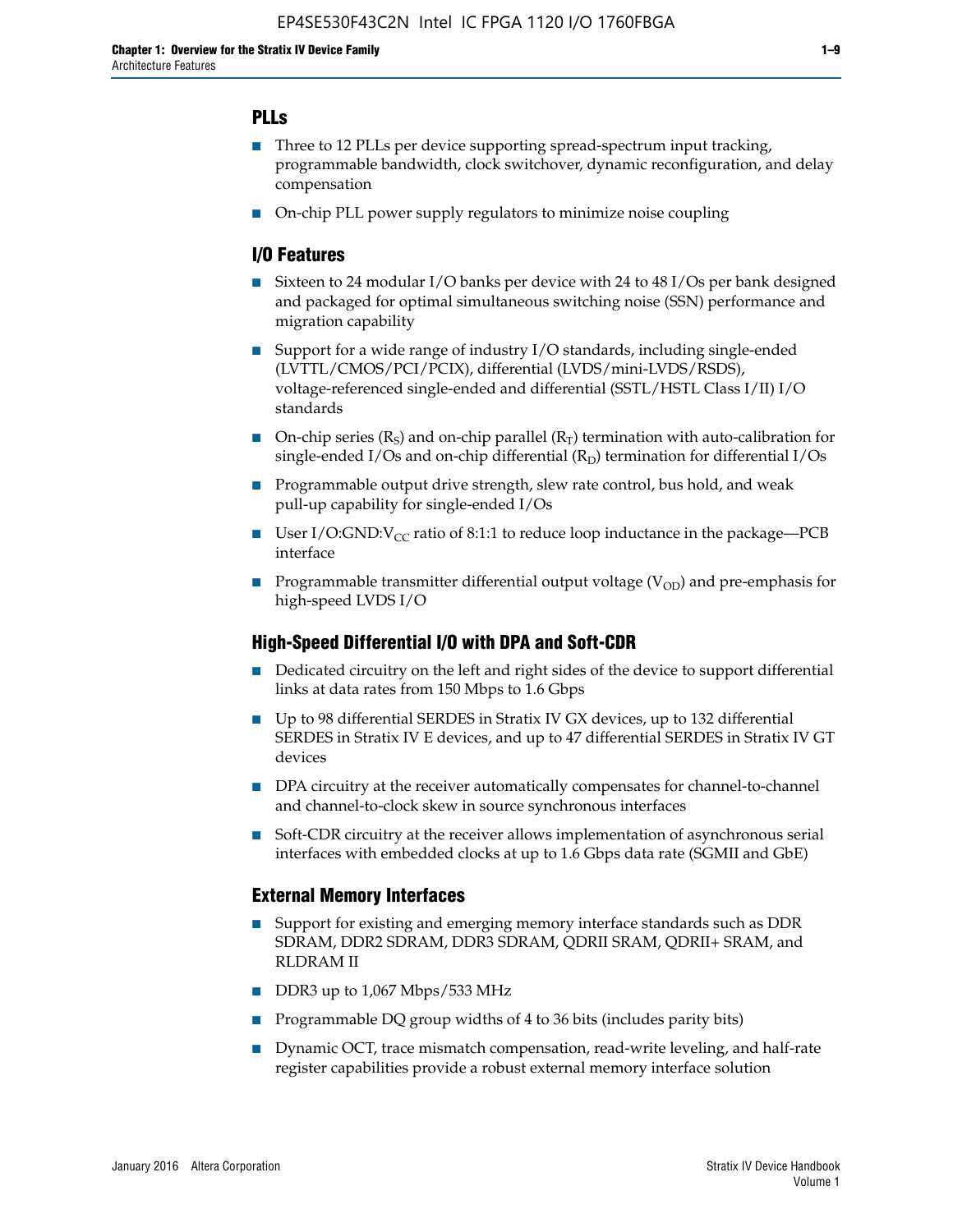## **System Integration**

- All Stratix IV devices support hot socketing
- Four configuration modes:
	- Passive Serial (PS)
	- Fast Passive Parallel (FPP)
	- Fast Active Serial (FAS)
	- JTAG configuration
- Ability to perform remote system upgrades
- 256-bit advanced encryption standard (AES) encryption of configuration bits protects your design against copying, reverse engineering, and tampering
- Built-in soft error detection for configuration RAM cells
- For more information about how to connect the PLL, external memory interfaces,  $I/O$ , high-speed differential I/O, power, and the JTAG pins to PCB, refer to the *[Stratix IV GX and Stratix IV E Device Family Pin Connection Guidelines](http://www.altera.com/literature/dp/stratix4/PCG-01005.pdf)* and the *[Stratix IV GT Device Family Pin Connection Guidelines](http://www.altera.com/literature/dp/stratix4/PCG-01006.pdf)*.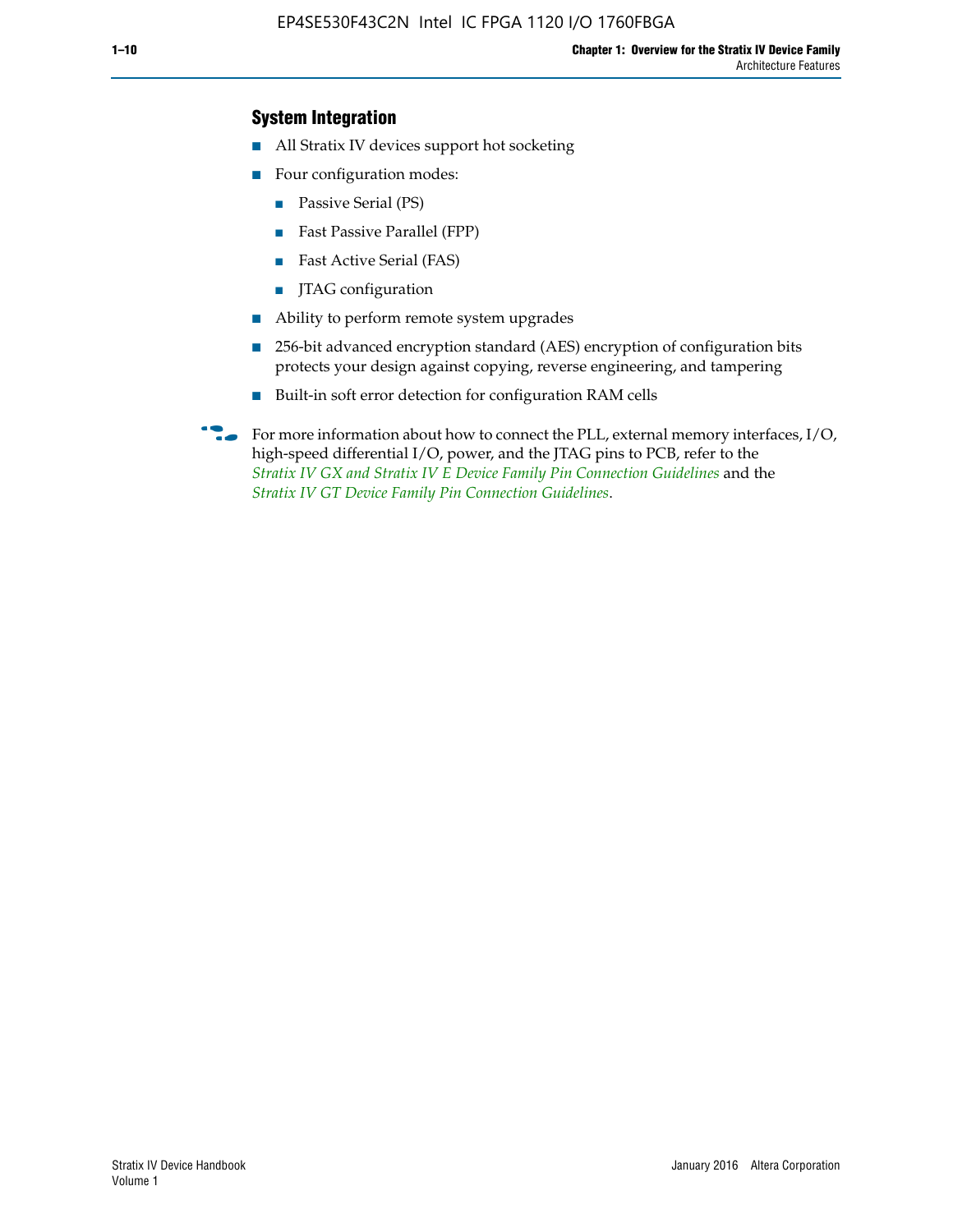#### Table 1–1 lists the Stratix IV GX device features.

## **Table 1–1. Stratix IV GX Device Features (Part 1 of 2)**

| <b>Feature</b>                                                 | EP4SGX70                 |                |                                  | <b>EP4SGX110</b>  |    |                                | <b>EP4SGX180</b>               |                |       |              | <b>EP4SGX230</b>         |                |       |                                 |                | <b>EP4SGX290</b> |       |       |                |                                 |                   | <b>EP4SGX360</b> |         |       |       |         | <b>EP4SGX530</b> |
|----------------------------------------------------------------|--------------------------|----------------|----------------------------------|-------------------|----|--------------------------------|--------------------------------|----------------|-------|--------------|--------------------------|----------------|-------|---------------------------------|----------------|------------------|-------|-------|----------------|---------------------------------|-------------------|------------------|---------|-------|-------|---------|------------------|
| <b>Package</b><br><b>Option</b>                                | F780                     | F1152          | F780                             | F1152             |    | F780                           | F1152                          |                | F1517 | F780         | F1152                    |                | F1517 | F780                            | F1152          |                  | F1517 | F1760 | F1932          | F780                            | F1152             |                  | F1517   | F1760 | F1932 | F1760   | F1932            |
| <b>ALMs</b>                                                    | 29,040                   |                |                                  | 42,240            |    |                                | 70,300                         |                |       |              | 91,200                   |                |       |                                 |                | 116,480          |       |       |                |                                 |                   |                  | 141,440 |       |       | 212,480 |                  |
| LEs                                                            | 72,600                   |                |                                  | 105,600           |    |                                | 175,750                        |                |       |              | 228,000                  |                |       |                                 |                | 291,200          |       |       |                |                                 |                   |                  | 353,600 |       |       |         | 531,200          |
| 0.6 Gbps-<br>8.5 Gbps<br>Transceivers<br>$(PMA + PCs)$<br>(1)  | $\overline{\phantom{0}}$ | 16             | $\hspace{0.05cm}$                | $\hspace{0.05cm}$ | 16 | $\qquad \qquad \longleftarrow$ | $\hspace{0.05cm}$              | 16             | 24    |              | $\overline{\phantom{a}}$ | 16             | 24    | —                               |                | 16               | 24    | 24    | 32             | $\overline{\phantom{0}}$        | $\hspace{0.05cm}$ | 16               | 24      | 24    | 32    | 24      | 32               |
| 0.6 Gbps-<br>6.5 Gbps<br>Transceivers<br>$(PMA + PCs)$<br>(1)  | 8                        |                | 8                                | 16                |    | 8                              | 16                             | ÷              |       | 8            | 16                       | —              |       | 16                              | 16             |                  |       |       |                | 16                              | 16                |                  |         |       |       |         |                  |
| PMA-only<br>CMU<br>Channels<br>$(0.6$ Gbps-<br>6.5 Gbps)       | $\overline{\phantom{0}}$ | 8              | $\overbrace{\phantom{12322111}}$ |                   | 8  | $\qquad \qquad \longleftarrow$ | $\qquad \qquad \longleftarrow$ | 8              | 12    |              |                          | 8              | 12    | $\hspace{0.1mm}-\hspace{0.1mm}$ |                | 8                | 12    | 12    | 16             | $\overline{\phantom{0}}$        | $\hspace{0.05cm}$ | 8                | 12      | 12    | 16    | 12      | 16               |
| PCI Express<br>hard IP<br><b>Blocks</b>                        | $\mathbf{1}$             | $\overline{2}$ | $\mathbf 1$                      | $\overline{2}$    |    | $\mathbf{1}$                   |                                | $\overline{2}$ |       | $\mathbf{1}$ |                          | $\overline{c}$ |       |                                 |                | $\overline{c}$   |       |       | $\overline{4}$ |                                 |                   | $\overline{2}$   |         |       | 4     |         | 4                |
| High-Speed<br><b>LVDS</b><br>SERDES (up<br>to 1.6 Gbps)<br>(4) | 28                       | 56             | 28                               | 28                | 56 | 28                             | 44                             |                | 88    | 28           | 44                       |                | 88    | —                               | 44             |                  | 88    | 88    | 98             | $\hspace{0.1mm}-\hspace{0.1mm}$ | 44                |                  | 88      | 88    | 98    | 88      | 98               |
| SPI-4.2 Links                                                  | $\mathbf{1}$             |                |                                  | 1                 |    | $\mathbf{1}$                   | $\overline{c}$                 |                | 4     | 1            | $\overline{c}$           |                | 4     | —                               | $\overline{2}$ |                  |       | 4     |                | $\overline{\phantom{0}}$        | $\overline{2}$    |                  |         | 4     |       |         | 4                |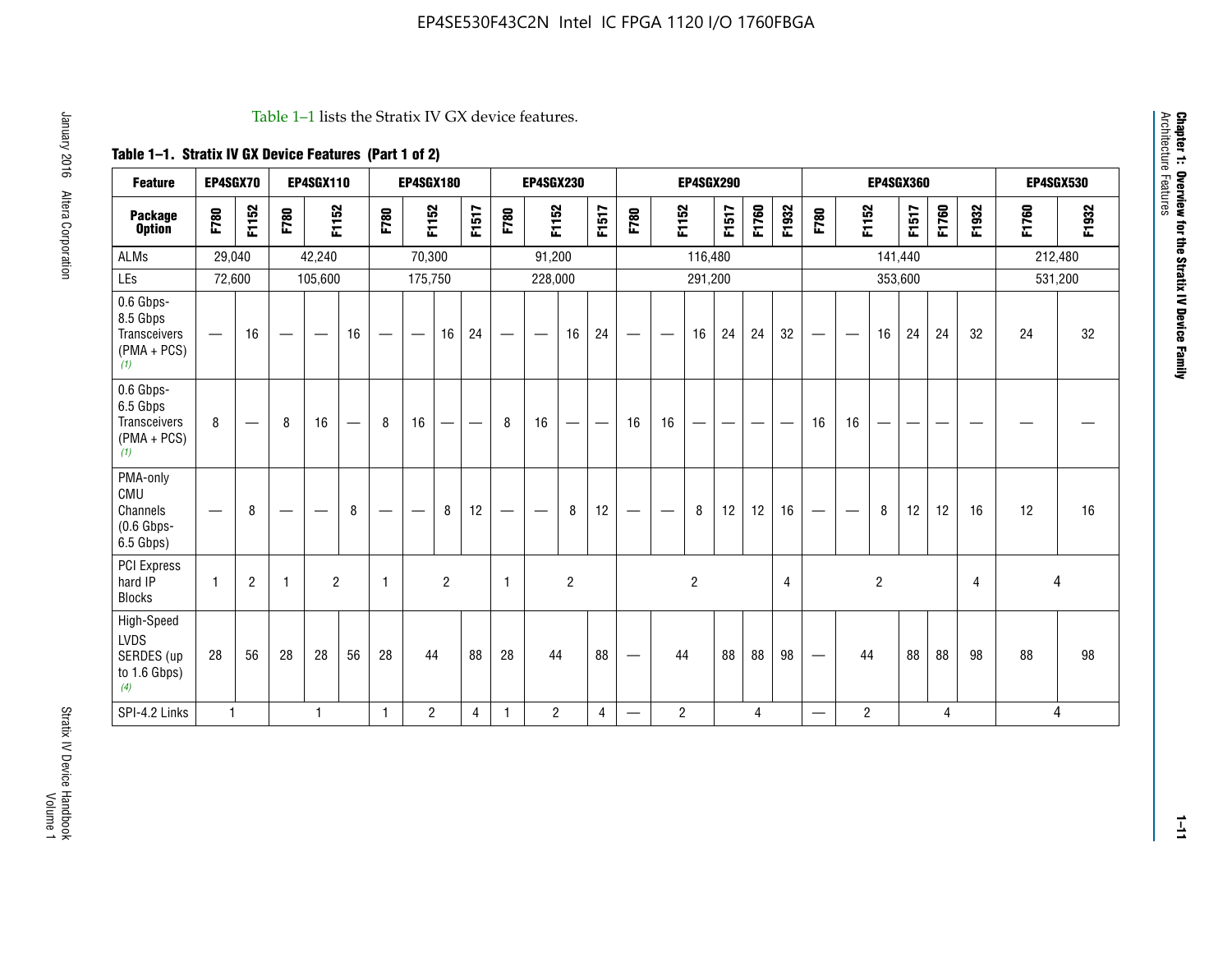**Table 1–1. Stratix IV GX Device Features (Part 2 of 2)**

| <b>Feature</b>                                       | EP4SGX70                |                        |                             | <b>EP4SGX110</b>            |                      |                             | <b>EP4SGX180</b>          |                      |                        |                             | <b>EP4SGX230</b>            |                      |                      |                            |                             | EP4SGX290              |                      |                      |                        |                             |                             |                        | <b>EP4SGX360</b>      |                      |                        | <b>EP4SGX530</b>  |                 |
|------------------------------------------------------|-------------------------|------------------------|-----------------------------|-----------------------------|----------------------|-----------------------------|---------------------------|----------------------|------------------------|-----------------------------|-----------------------------|----------------------|----------------------|----------------------------|-----------------------------|------------------------|----------------------|----------------------|------------------------|-----------------------------|-----------------------------|------------------------|-----------------------|----------------------|------------------------|-------------------|-----------------|
| <b>Package</b><br><b>Option</b>                      | F780                    | F1152                  | F780                        | F1152                       |                      | F780                        | F1152                     |                      | F1517                  | F780                        | F1152                       |                      | F1517                | F780                       | F1152                       |                        | F1517                | F1760                | F1932                  | F780                        | F1152                       |                        | F1517                 | F1760                | F1932                  | F1760             | F1932           |
| M9K Blocks<br>(256x)<br>36 bits)                     | 462                     |                        |                             | 660                         |                      |                             | 950                       |                      |                        |                             | 1,235                       |                      |                      |                            |                             | 936                    |                      |                      |                        |                             |                             | 1,248                  |                       |                      |                        |                   | 1,280           |
| M144K<br><b>Blocks</b><br>(2048 x<br>72 bits)        | 16                      |                        |                             | 16                          |                      |                             | 20                        |                      |                        |                             | 22                          |                      |                      |                            |                             | 36                     |                      |                      |                        |                             |                             | 48                     |                       |                      |                        | 64                |                 |
| <b>Total Memory</b><br>(MLAB+M9K<br>+M144K) Kb       | 7,370                   |                        |                             | 9,564                       |                      |                             | 13,627                    |                      |                        |                             | 17,133                      |                      |                      |                            |                             | 17,248                 |                      |                      |                        |                             |                             | 22,564                 |                       |                      |                        | 27,376            |                 |
| Embedded<br><b>Multipliers</b><br>$18 \times 18$ (2) | 384                     |                        |                             | 512                         |                      |                             | 920                       |                      |                        |                             | 1,288                       |                      |                      |                            |                             | 832                    |                      |                      |                        |                             |                             | 1,040                  |                       |                      | 1,02<br>4              | 1,024             |                 |
| PLLs                                                 | 3                       | $\overline{4}$         | 3                           | 4                           |                      | 3                           | 6                         |                      | 8                      | 3                           | 6                           |                      | 8                    | 4                          | 6                           |                        | 8                    | 12                   | 12                     | 4                           | 6                           |                        | 8                     | 12                   | 12                     | 12                | 12              |
| User $I/Os$ (3)                                      | 372                     | 488                    | 372                         | 372                         | 48<br>8              | 372                         | 56<br>4                   | 56<br>4              | 74<br>4                | 372                         | 564                         | 56<br>$\overline{4}$ | 74<br>$\overline{4}$ | 289                        | 564                         | 56<br>4                | 74<br>4              | 88<br>0              | 92<br>$\mathbf 0$      | 289                         | 564                         | 56<br>4                | 74<br>4               | 88<br>$\mathbf{0}$   | 920                    | 880               | 920             |
| Speed Grade<br>(fastest to<br>slowest) (5)           | $-2x,$<br>$-3,$<br>$-4$ | $-2,$<br>$-3,$<br>$-4$ | $-2\times$<br>$-3,$<br>$-4$ | $-2\times$<br>$-3,$<br>$-4$ | $-2,$<br>-3,<br>$-4$ | $-2\times$<br>$-3,$<br>$-4$ | $-2$<br>×,<br>$-3,$<br>-4 | $-2$<br>$-3$<br>$-4$ | $-2,$<br>$-3,$<br>$-4$ | $-2\times$<br>$-3,$<br>$-4$ | $-2\times$<br>$-3,$<br>$-4$ | $-2,$<br>-3,<br>$-4$ | $-2,$<br>-3,<br>$-4$ | $-2\times$<br>$-3$<br>$-4$ | $-2\times$<br>$-3,$<br>$-4$ | $-2,$<br>$-3,$<br>$-4$ | $-2,$<br>-3,<br>$-4$ | $-2,$<br>-3,<br>$-4$ | $-2,$<br>$-3,$<br>$-4$ | $-2\times$<br>$-3,$<br>$-4$ | $-2\times$<br>$-3,$<br>$-4$ | $-2,$<br>$-3,$<br>$-4$ | $-2,$<br>$-3$<br>$-4$ | $-2,$<br>-3,<br>$-4$ | $-2,$<br>$-3,$<br>$-4$ | $-2, -3,$<br>$-4$ | $-2, -3,$<br>-4 |

#### **Notes to Table 1–1:**

(1) The total number of transceivers is divided equally between the left and right side of each device, except for the devices in the F780 package. These devices have eight transceiver channels located only on the right side of the device.

(2) Four multiplier adder mode.

(3) The user I/Os count from pin-out files includes all general purpose I/O, dedicated clock pins, and dual purpose configuration pins. Transceiver pins and dedicated configuration pins are not included in the pin count.

- (4) Total pairs of high-speed LVDS SERDES take the lowest channel count of  $R_X/T_X$ .
- (5) The difference between the Stratix IV GX devices in the –2 and –2x speed grades is the number of available transceiver channels. The –2 device allows you to use the transceiver CMU blocks as transceiver channels. The –2x device does NOT allow you to use the CMU blocks as transceiver channels. In addition to the reduction of available transceiver channels in the Stratix IV GX –2x device, the data rates in the –2x device are limited to 6.5 Gbps.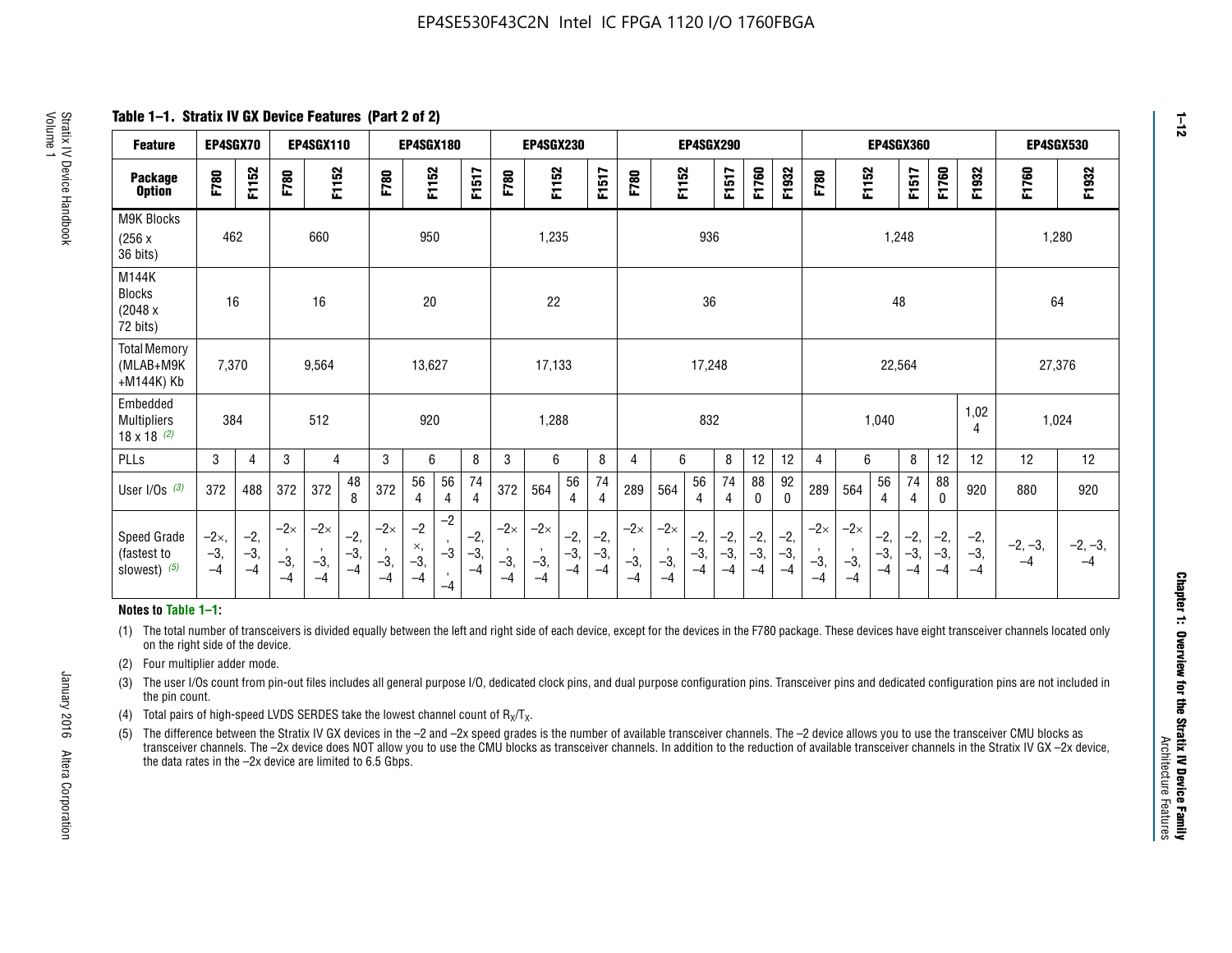Table 1–2 lists the Stratix IV GX device package options.

## **Table 1–2. Stratix IV GX Device Package Options** *(1)***,** *(2)*

| <b>Device</b> |                  | <b>F780</b><br>(29 mm x 29 mm) $(6)$ | F1152<br>$(35 \, \text{mm} \times 35 \, \text{mm})$<br>(6) |             | F1152<br>$(35$ mm x 35 mm) $(5)$ , $(7)$ | F1517<br>$(40 \, \text{mm} \times 40 \, \text{mm})$<br>$(5)$ $(7)$ | <b>F1760</b><br>$(42.5 \text{ mm} \times 42.5 \text{ mm})$<br>$\boldsymbol{U}$ | F1932<br>$(45 \, \text{mm} \times 45 \, \text{mm})$<br>(7) |
|---------------|------------------|--------------------------------------|------------------------------------------------------------|-------------|------------------------------------------|--------------------------------------------------------------------|--------------------------------------------------------------------------------|------------------------------------------------------------|
| EP4SGX70      | <b>DF29</b>      |                                      |                                                            | <b>HF35</b> |                                          |                                                                    |                                                                                |                                                            |
| EP4SGX110     | DF <sub>29</sub> |                                      | FF35                                                       | <b>HF35</b> |                                          |                                                                    |                                                                                |                                                            |
| EP4SGX180     | <b>DF29</b>      |                                      | FF35                                                       |             | <b>HF35</b>                              | KF40                                                               |                                                                                |                                                            |
| EP4SGX230     | DF <sub>29</sub> |                                      | FF35                                                       |             | <b>HF35</b>                              | KF40                                                               |                                                                                |                                                            |
| EP4SGX290     |                  | FH29 $(3)$                           | <b>FF35</b>                                                |             | <b>HF35</b>                              | KF40                                                               | KF43                                                                           | <b>NF45</b>                                                |
| EP4SGX360     |                  | FH29 $(3)$                           | FF35                                                       |             | <b>HF35</b>                              | KF40                                                               | KF43                                                                           | <b>NF45</b>                                                |
| EP4SGX530     |                  |                                      |                                                            |             | HH35 $(4)$                               | KH40 (4)                                                           | KF43                                                                           | <b>NF45</b>                                                |

#### **Notes to Table 1–2:**

(1) Device packages in the same column and marked under the same arrow sign have vertical migration capability.

(2) Use the Pin Migration Viewer in the Pin Planner to verify the pin migration compatibility when migrating devices. For more information, refer to *[I/O Management](http://www.altera.com/literature/hb/qts/qts_qii52013.pdf)* in the *Quartus II Handbook, Volume 2*.

(3) The 780-pin EP4SGX290 and EP4SGX360 devices are available only in 33 mm x 33 mm Hybrid flip chip package.

(4) The 1152-pin and 1517-pin EP4SGX530 devices are available only in 42.5 mm x 42.5 mm Hybrid flip chip packages.

(5) When migrating between hybrid and flip chip packages, there is an additional keep-out area. For more information, refer to the *[Package Information Datasheet for Altera Devices](http://www.altera.com/literature/ds/dspkg.pdf)*.

(6) Devices listed in this column are available in –2x, –3, and –4 speed grades. These devices do not have on-package decoupling capacitors.

(7) Devices listed in this column are available in –2, –3, and –4 speed grades. These devices have on-package decoupling capacitors. For more information about on-package decoupling capacitor value in each device, refer to Table 1–3.

 $\mathbb{L}$ s On-package decoupling reduces the need for on-board or PCB decoupling capacitors by satisfying the transient current requirements at higher frequencies. The *[Power Delivery Network](http://www.altera.com/literature/ug/pdn_tool_stxiv.zip)* design tool for Stratix IV devices accounts for the on-package decoupling and reflects the reduced requirements for PCB decoupling capacitors.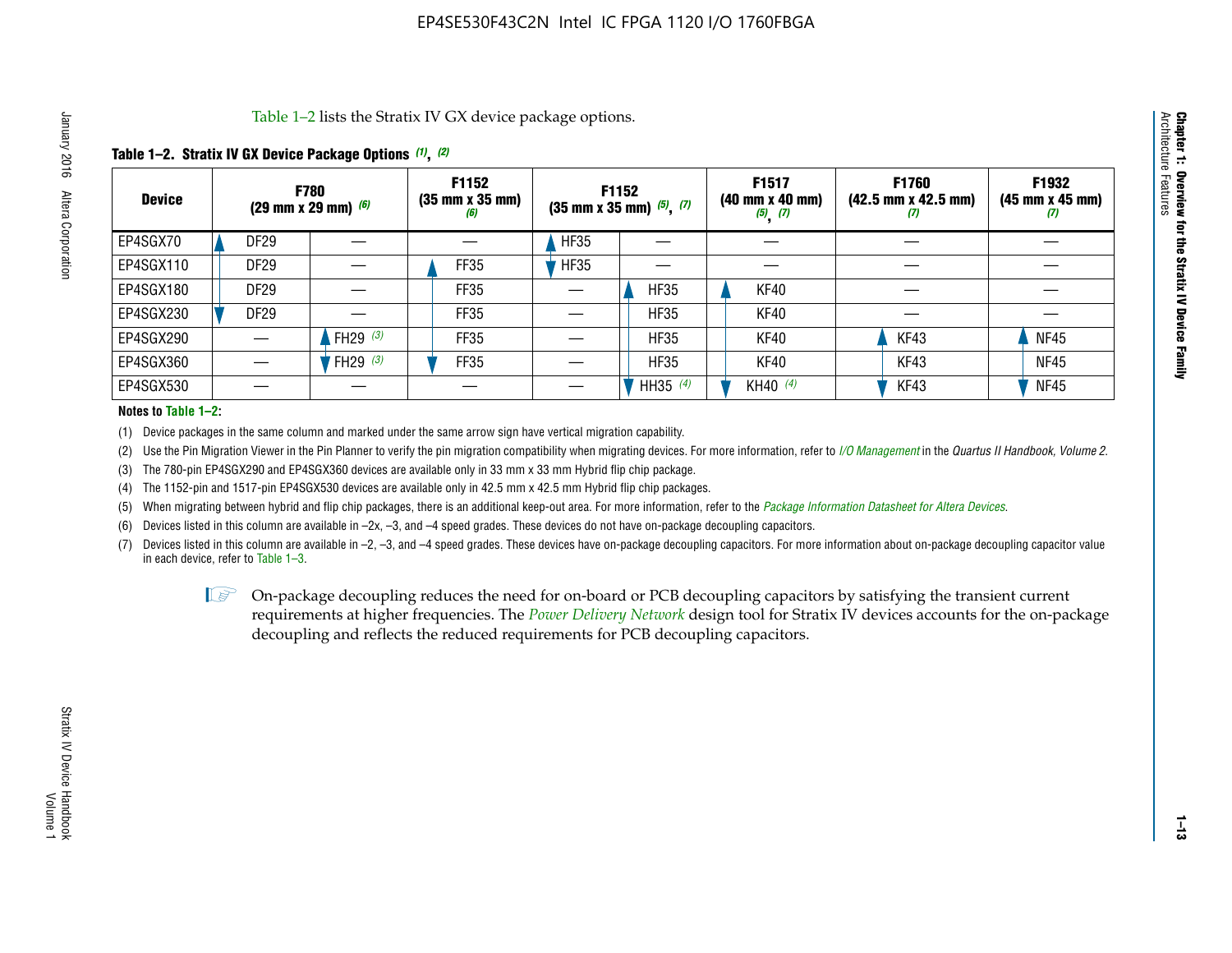|  |  | Table 1-3. Stratix IV GX Device On-Package Decoupling Information (1) |  |  |
|--|--|-----------------------------------------------------------------------|--|--|
|--|--|-----------------------------------------------------------------------|--|--|

| <b>Ordering Information</b> |             | <b>V<sub>cc</sub></b>               | V <sub>ccio</sub>    | V <sub>CCL_GXB</sub>         | $V_{\texttt{CCA}\_\textsf{L/R}}$ | $V_{CCT}$ and $V_{CCR}$ (Shared)              |  |
|-----------------------------|-------------|-------------------------------------|----------------------|------------------------------|----------------------------------|-----------------------------------------------|--|
|                             |             |                                     |                      |                              |                                  |                                               |  |
| EP4SGX70                    | <b>HF35</b> | $2\times1$ uF + $2\times470$ nF     | 10nF per bank $(2)$  | 100nF per transceiver block  | 100nF                            | $1 \times 470$ nF + $1 \times 47$ nF per side |  |
| EP4SGX110                   | <b>HF35</b> | $2\times1$ uF + 2 $\times$ 470nF    | 10nF per bank $(2)$  | 100nF per transceiver block  | 100 <sub>nF</sub>                | $1\times470$ nF + $1\times47$ nF per side     |  |
| EP4SGX180                   | <b>HF35</b> | $2\times1$ uF + $2\times470$ nF     | 10nF per bank $(2)$  | 100nF per transceiver block  | 100 <sub>n</sub> F               | $1 \times 470$ nF + $1 \times 47$ nF per side |  |
|                             | KF40        |                                     |                      |                              |                                  |                                               |  |
|                             | <b>HF35</b> |                                     |                      |                              |                                  | $1 \times 470$ nF + $1 \times 47$ nF          |  |
| EP4SGX230                   | KF40        | $2\times1$ uF + $2\times470$ nF     | 10 nF per bank $(2)$ | 100 nF per transceiver block | 100 nF                           | per side                                      |  |
|                             | <b>HF35</b> |                                     |                      |                              |                                  |                                               |  |
|                             | KF40        |                                     |                      |                              |                                  | $1 \times 470$ nF + $1 \times 47$ nF          |  |
| EP4SGX290                   | KF43        | $4 \times 1$ uF + $4 \times 470$ nF | 10 nF per bank $(2)$ | 100 nF per transceiver block | 100nF                            | per side                                      |  |
|                             | <b>NF45</b> |                                     |                      |                              |                                  |                                               |  |
|                             | <b>HF35</b> |                                     |                      |                              |                                  |                                               |  |
|                             | KF40        |                                     |                      |                              |                                  | $1 \times 470$ nF + $1 \times 47$ nF          |  |
| EP4SGX360                   | KF43        | $4 \times 1$ uF + $4 \times 470$ nF | 10 nF per bank $(2)$ | 100 nF per transceiver block | 100 nF                           | per side                                      |  |
|                             | <b>NF45</b> |                                     |                      |                              |                                  |                                               |  |
|                             | <b>HH35</b> |                                     |                      |                              |                                  |                                               |  |
|                             | <b>KH40</b> |                                     |                      |                              |                                  | $1 \times 470$ nF + $1 \times 47$ nF          |  |
| EP4SGX530                   | KF43        | $4 \times 1$ uF + $4 \times 470$ nF | 10 nF per bank $(2)$ | 100 nF per transceiver block | 100 nF                           | per side                                      |  |
|                             | <b>NF45</b> |                                     |                      |                              |                                  |                                               |  |

**Notes to Table 1–3:**

(1) Table 1-3 refers to production devices on-package decoupling. For more information about decoupling design of engineering sample (ES) devices, contact [Altera Technical Support](http://mysupport.altera.com/eservice/login.asp).

(2) For I/O banks  $3(*)$ ,  $4(*)$ ,  $7(*)$ , and  $8(*)$  only. There is no OPD for I/O bank  $1(*)$ ,  $2(*)$ ,  $5(*)$ , and  $6(*)$ .

**1–14**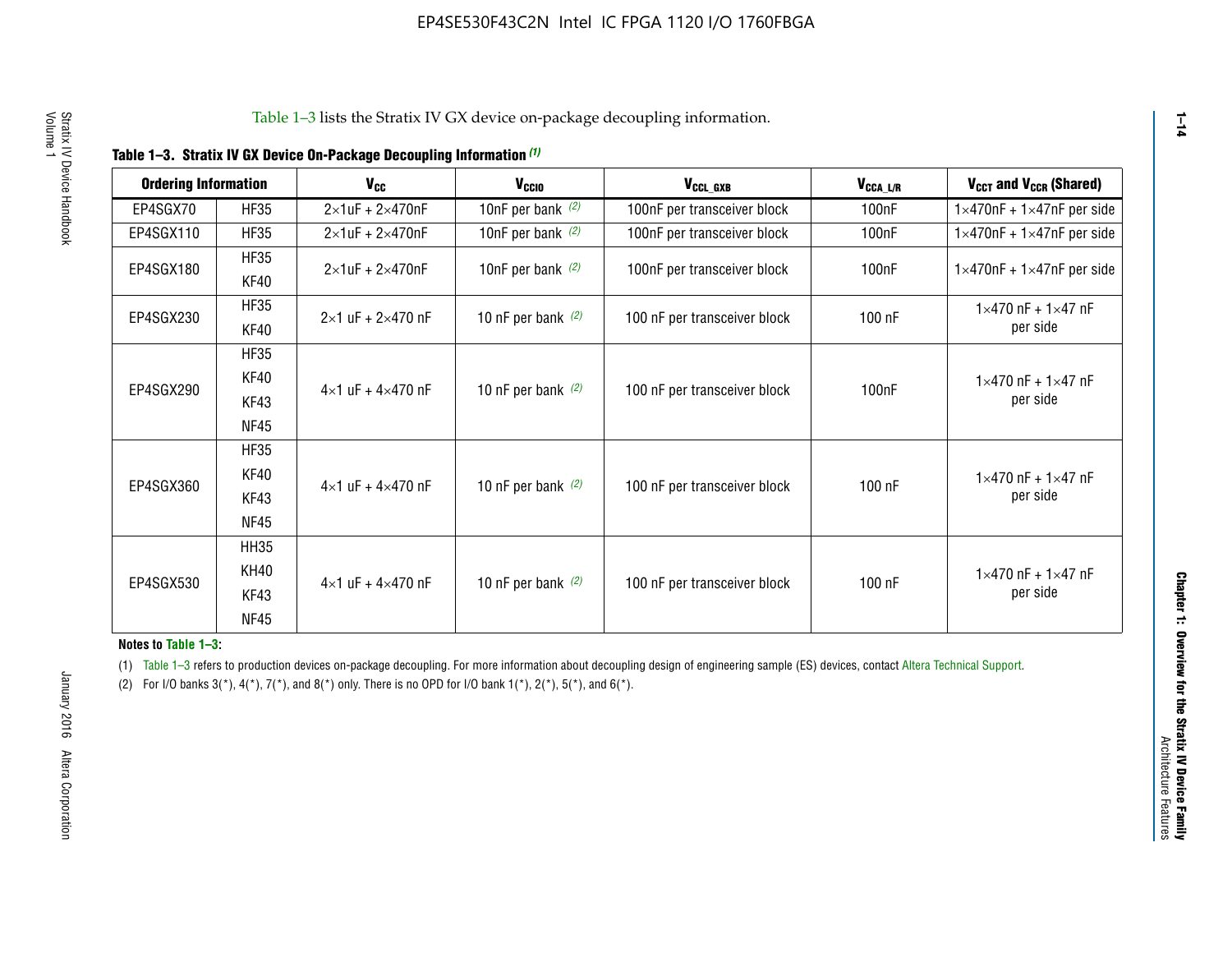#### Table 1–4 lists the Stratix IV E device features.

#### **Table 1–4. Stratix IV E Device Features**

| <b>Feature</b>                                      | <b>EP4SE230</b> |     | <b>EP4SE360</b>                        |              | <b>EP4SE530</b> |              |          | <b>EP4SE820</b> |            |  |
|-----------------------------------------------------|-----------------|-----|----------------------------------------|--------------|-----------------|--------------|----------|-----------------|------------|--|
| Package Pin Count                                   | 780             | 780 | 1152                                   | 1152         | 1517            | 1760         | 1152     | 1517            | 1760       |  |
| ALMs                                                | 91,200          |     | 141,440                                |              | 212,480         |              |          | 325,220         |            |  |
| LEs                                                 | 228,000         |     | 353,600<br>531,200                     |              |                 |              |          | 813,050         |            |  |
| High-Speed LVDS<br>SERDES (up to<br>1.6 Gbps) $(1)$ | 56              | 56  | 88                                     | 88           | 112             | 112          | 88       | 112             | 132        |  |
| SPI-4.2 Links                                       | 3               | 3   | 4                                      | 4            |                 | 6            | 4        | 6               | 6          |  |
| <b>M9K Blocks</b><br>(256 x 36 bits)                | 1,235           |     | 1,248                                  |              | 1,280           |              |          | 1610            |            |  |
| M144K Blocks<br>(2048 x 72 bits)                    | 22              |     | 48                                     |              | 64              |              |          | 60              |            |  |
| <b>Total Memory</b><br>$(MLAB+M9K+$<br>M144K) Kb    | 17,133          |     | 22,564                                 |              | 27,376          |              |          | 33,294          |            |  |
| <b>Embedded Multipliers</b><br>$(18 \times 18)$ (2) | 1,288           |     | 1,040                                  |              | 1,024           |              |          | 960             |            |  |
| PLLs                                                | 4               | 4   | 8                                      | 8            | 12              | 12           | 8        | 12              | 12         |  |
| User I/Os $(3)$                                     | 488             | 488 | 744                                    | 744          | 976             | 976          | 744(4)   | 976 (4)         | 1120 $(4)$ |  |
| Speed Grade<br>(fastest to slowest)                 |                 |     | $-2, -3, -4$ $-2, -3, -4$ $-2, -3, -4$ | $-2, -3, -4$ | $-2, -3, -4$    | $-2, -3, -4$ | $-3, -4$ | $-3, -4$        | $-3, -4$   |  |

#### **Notes to Table 1–4:**

(1) The user I/O count from the pin-out files include all general purpose I/Os, dedicated clock pins, and dual purpose configuration pins. Transceiver pins and dedicated configuration pins are not included in the pin count.

(2) Four multiplier adder mode.

(3) Total pairs of high-speed LVDS SERDES take the lowest channel count of  $R_X/T_X$ .

(4) This data is preliminary.

**Chapter 1: Overview for the Stratix IV Device Family**

**Chapter 1: Overview for the Stratix IV Device Family**<br>Architecture Faatures

Architecture Features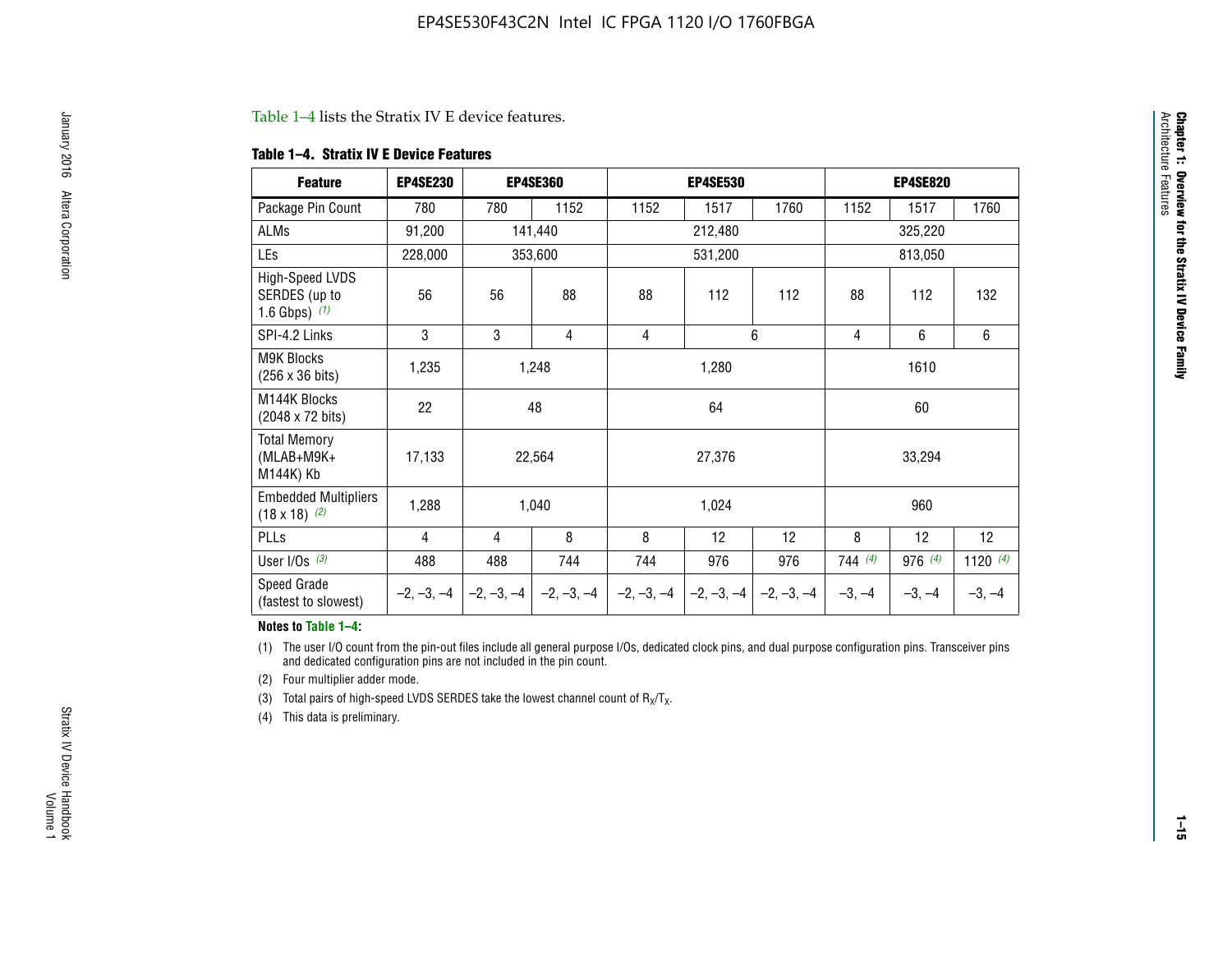Table 1–5 summarizes the Stratix IV E device package options.

| <b>Device</b> | <b>F780</b><br>$(29 \text{ mm} \times 29 \text{ mm})$ $(5)$ , $(6)$ | F1152<br>$(35 \text{ mm} \times 35 \text{ mm})$ $(5)$ , $(7)$ | F <sub>1517</sub><br>$(40 \text{ mm} \times 40 \text{ mm})$ (7) | <b>F1760</b><br>$(42.5$ mm x 42.5 mm) $(7)$ |
|---------------|---------------------------------------------------------------------|---------------------------------------------------------------|-----------------------------------------------------------------|---------------------------------------------|
| EP4SE230      | F29                                                                 |                                                               |                                                                 |                                             |
| EP4SE360      | H29 $(3)$                                                           | F35                                                           |                                                                 |                                             |
| EP4SE530      |                                                                     | H35 $(4)$                                                     | H40 $(4)$                                                       | F43                                         |
| EP4SE820      |                                                                     | H35 $(4)$                                                     | H40 $(4)$                                                       | F43                                         |

**Table 1–5. Stratix IV E Device Package Options** *(1)***,** *(2)*

#### **Notes to Table 1–5:**

(1) Device packages in the same column and marked under the same arrow sign have vertical migration capability.

(2) Use the Pin Migration Viewer in the Pin Planner to verify the pin migration compatibility when migrating devices. For more information, refer to *[I/O Management](http://www.altera.com/literature/hb/qts/qts_qii52013.pdf)* in the *Quartus II Handbook, Volume 2*.

(3) The 780-pin EP4SE360 device is available only in the 33 mm x 33 mm Hybrid flip chip package.

(4) The 1152-pin and 1517-pin for EP4SE530 and EP4SE820 devices are available only in the 42.5 mm x 42.5 mm Hybrid flip chip package.

(5) When migrating between hybrid and flip chip packages, there is an additional keep-out area. For more information, refer to the *[Package](http://www.altera.com/literature/ds/dspkg.pdf)  [Information Datasheet for Altera Devices](http://www.altera.com/literature/ds/dspkg.pdf)*.

(6) Devices listed in this column do not have on-package decoupling capacitors.

(7) Devices listed in this column have on-package decoupling capacitors. For more information about on-package decoupling capacitor value for each device, refer to Table 1–6.

Table 1–6 lists the Stratix IV E on-package decoupling information.

| Table 1–6. Stratix IV E Device On-Package Decoupling Information (1) |  |  |  |  |  |
|----------------------------------------------------------------------|--|--|--|--|--|
|----------------------------------------------------------------------|--|--|--|--|--|

|          | <b>Ordering Information</b> | V <sub>cc</sub>                     | <b>V<sub>CCIO</sub></b> |
|----------|-----------------------------|-------------------------------------|-------------------------|
| EP4SE360 | F <sub>35</sub>             | $4 \times 1$ uF + $4 \times 470$ nF | 10 nF per bank          |
|          | H35                         |                                     |                         |
| EP4SE530 | H40                         | $4\times1$ uF + $4\times470$ nF     | 10 nF per bank          |
|          | F43                         |                                     |                         |
|          | H35                         |                                     |                         |
| EP4SE820 | H40                         | $4\times1$ uF + $4\times470$ nF     | 10 nF per bank          |
|          | F43                         |                                     |                         |

**Note to Table 1–6:**

(1) Table 1–6 refers to production devices on-package decoupling. For more information about decoupling design of engineering sample (ES) devices, contact [Altera Technical Support](http://mysupport.altera.com/eservice/login.asp).

Table 1–7 lists the Stratix IV GT device features.

| <b>Feature</b>                       | <b>EP4S40G2</b> | <b>EP4S40G5</b> | <b>EP4S100G2</b> | <b>EP4S100G3</b> | <b>EP4S100G4</b> |      | <b>EP4S100G5</b> |
|--------------------------------------|-----------------|-----------------|------------------|------------------|------------------|------|------------------|
| Package Pin Count                    | 1517            | 1517            | 1517             | 1932             | 1932             | 1517 | 1932             |
| <b>ALMs</b>                          | 91,200          | 212,480         | 91,200           | 116,480          | 141,440          |      | 212.480          |
| LEs                                  | 228,000         | 531,200         | 228,000          | 291,200          | 353,600          |      | 531,200          |
| <b>Total Transceiver</b><br>Channels | 36              | 36              | 36               | 48               | 48               | 36   | 48               |

**Table 1–7. Stratix IV GT Device Features (Part 1 of 2)**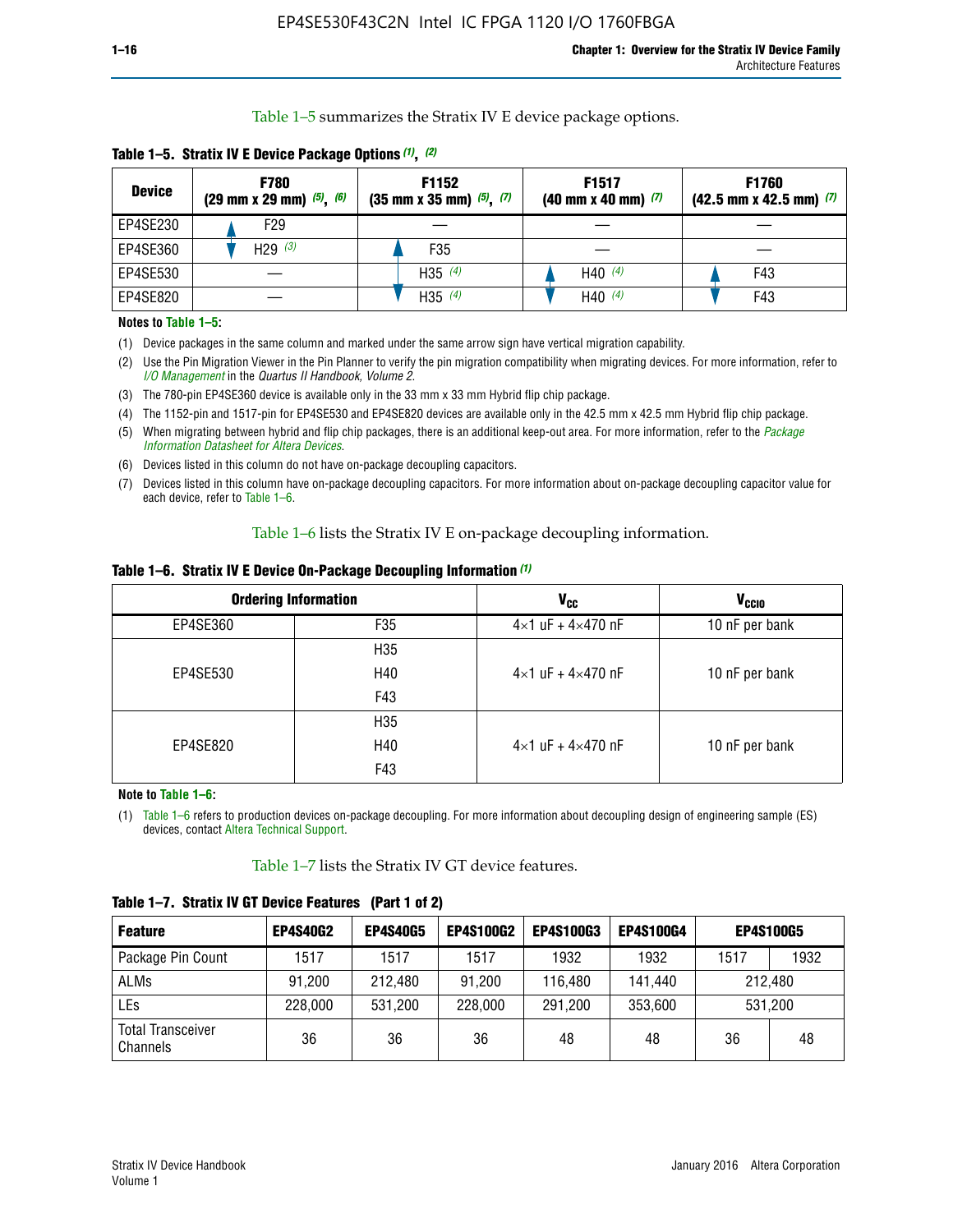#### **Table 1–7. Stratix IV GT Device Features (Part 2 of 2)**

| <b>Feature</b>                                                               | <b>EP4S40G2</b> | <b>EP4S40G5</b> | <b>EP4S100G2</b> | <b>EP4S100G3</b> | <b>EP4S100G4</b> |                | <b>EP4S100G5</b>          |
|------------------------------------------------------------------------------|-----------------|-----------------|------------------|------------------|------------------|----------------|---------------------------|
| 10G Transceiver<br>Channels<br>(600 Mbps - 11.3 Gbps)<br>with $PMA + PCS$ )  | 12              | 12              | 24               | 24               | 24               | 24             | 32                        |
| 8G Transceiver<br>Channels<br>(600 Mbps - 8.5 Gbps)<br>with PMA + PCS) $(1)$ | 12              | 12              | $\pmb{0}$        | 8                | 8                | $\mathbf 0$    | $\mathbf 0$               |
| PMA-only CMU<br>Channels<br>(600 Mbps- 6.5 Gbps)                             | 12              | 12              | 12               | 16               | 16               | 12             | 16                        |
| PCIe hard IP Blocks                                                          | $\overline{2}$  | $\overline{2}$  | $\overline{2}$   | $\overline{4}$   | $\overline{4}$   | $\overline{2}$ | $\overline{4}$            |
| <b>High-Speed LVDS</b><br><b>SERDES</b><br>(up to 1.6 Gbps) $(2)$            | 46              | 46              | 46               | 47               | 47               | 46             | 47                        |
| SP1-4.2 Links                                                                | $\overline{2}$  | $\overline{2}$  | $\overline{2}$   | $\overline{2}$   | $\overline{2}$   | $\overline{2}$ | $\overline{2}$            |
| <b>M9K Blocks</b><br>(256 x 36 bits)                                         | 1,235           | 1,280           | 1,235            | 936              | 1,248            |                | 1,280                     |
| M144K Blocks<br>(2048 x 72 bits)                                             | 22              | 64              | 22               | 36               | 48               |                | 64                        |
| Total Memory (MLAB +<br>M9K + M144K) Kb                                      | 17,133          | 27,376          | 17,133           | 17,248           | 22,564           |                | 27,376                    |
| <b>Embedded Multipliers</b><br>$18 \times 18^{(3)}$                          | 1,288           | 1,024           | 1,288            | 832              | 1,024            |                | 1,024                     |
| PLLs                                                                         | 8               | 8               | 8                | 12               | 12               | 8              | 12                        |
| User I/Os $(4)$ , $(5)$                                                      | 654             | 654             | 654              | 781              | 781              | 654            | 781                       |
| Speed Grade<br>(fastest to slowest)                                          | $-1, -2, -3$    | $-1, -2, -3$    | $-1, -2, -3$     | $-1, -2, -3$     | $-1, -2, -3$     |                | $-1, -2, -3$ $-1, -2, -3$ |

**Notes to Table 1–7:**

(1) You can configure all 10G transceiver channels as 8G transceiver channels. For example, the EP4S40G2F40 device has twenty-four 8G transceiver channels and the EP4S100G5F45 device has thirty-two 8G transceiver channels.

(2) Total pairs of high-speed LVDS SERDES take the lowest channel count of  $R_X/T_X$ .

(3) Four multiplier adder mode.

(4) The user I/O count from the pin-out files include all general purpose I/Os, dedicated clock pins, and dual purpose configuration pins. Transceiver pins and dedicated configuration pins are not included in the pin count.

(5) This data is preliminary.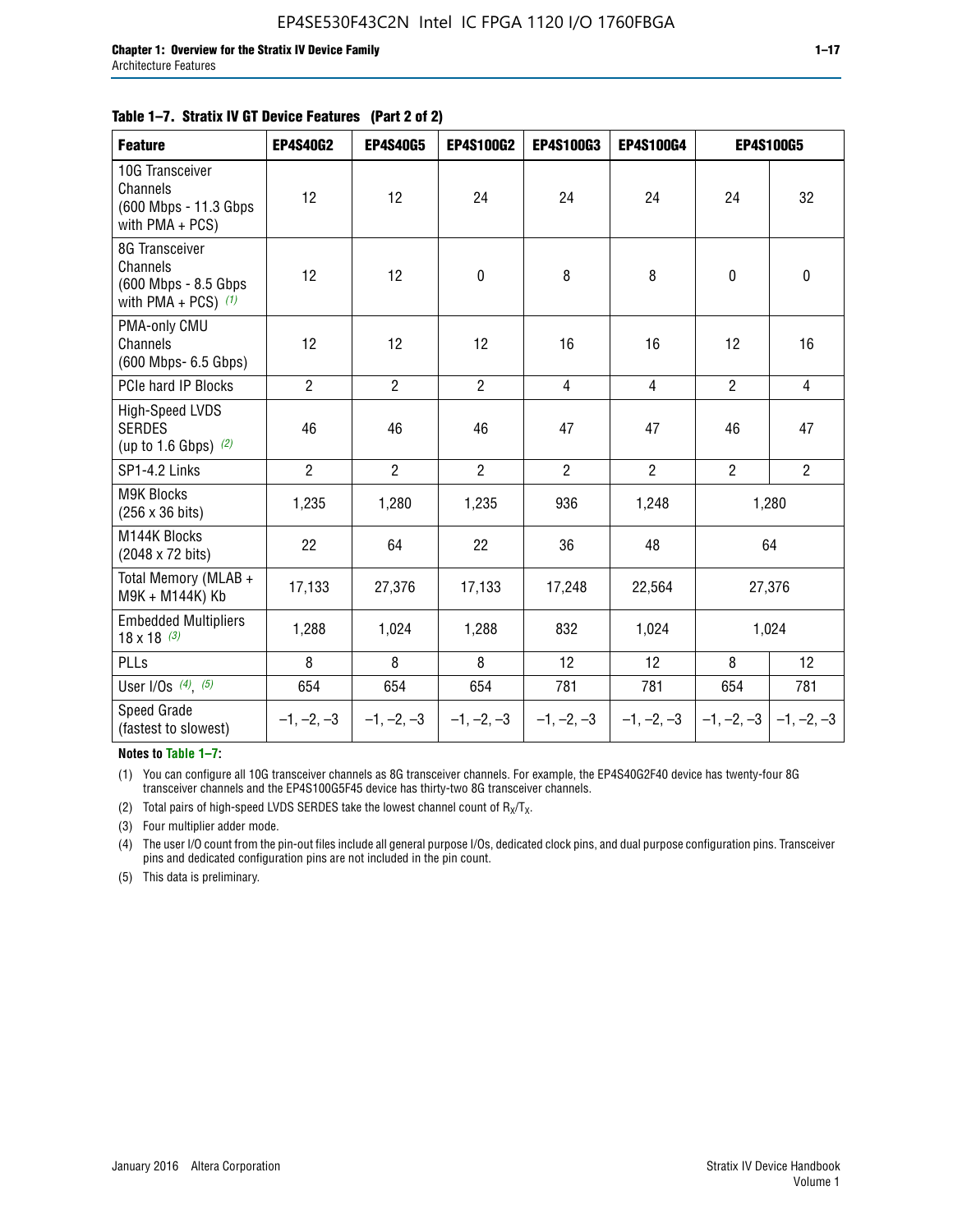Table 1–8 lists the resource counts for the Stratix IV GT devices.

| <b>Device</b>                      | <b>1517 Pin</b><br><b>1932 Pin</b><br>$(40 \text{ mm} \times 40 \text{ mm})$ $(3)$<br>(45 mm x 45 mm) |     |  |
|------------------------------------|-------------------------------------------------------------------------------------------------------|-----|--|
| <b>Stratix IV GT 40 G Devices</b>  |                                                                                                       |     |  |
| EP4S40G2                           | F40                                                                                                   |     |  |
| EP4S40G5                           | H40 $(4)$ , $(5)$                                                                                     |     |  |
| <b>Stratix IV GT 100 G Devices</b> |                                                                                                       |     |  |
| EP4S100G2                          | F40                                                                                                   |     |  |
| EP4S100G3                          |                                                                                                       | F45 |  |
| EP4S100G4                          |                                                                                                       | F45 |  |
| EP4S100G5                          | (5)<br>$(4)$ ,<br>H40                                                                                 | F45 |  |

#### **Notes to Table 1–8:**

(1) This table represents pin compatability; however, it does not include hard IP block placement compatability.

- (2) Devices under the same arrow sign have vertical migration capability.
- (3) When migrating between hybrid and flip chip packages, there is an additional keep-out area. For more information, refer to the *[Altera Device Package Information Data Sheet](http://www.altera.com/literature/ds/dspkg.pdf)*.
- (4) EP4S40G5 and EP4S100G5 devices with 1517 pin-count are only available in 42.5-mm x 42.5-mm Hybrid flip chip packages.
- (5) If you are using the hard IP block, migration is not possible.

Table 1–9 lists the Stratix IV GT on-package decoupling information.

**Table 1–9. Stratix IV GT Device On-Package Decoupling Information** *(1)*

| <b>Ordering</b><br><b>Information</b> | Vcc                                 | <b>V<sub>CCIO</sub></b> | V <sub>CCL GXB</sub>            | V <sub>CCA L/R</sub> | V <sub>CCT L/R</sub> | $V_{CCR\_L/R}$ |
|---------------------------------------|-------------------------------------|-------------------------|---------------------------------|----------------------|----------------------|----------------|
| EP4S40G2F40                           | $2 \times 1$ uF + $2 \times 470$ nF | 10 nF per bank $(2)$    | 100 nF per<br>transceiver block | $100$ nF             | $100$ nF             | $100$ nF       |
| EP4S100G2F40                          |                                     |                         |                                 |                      |                      |                |
| EP4S100G3F45                          |                                     | 10 nF per bank $(2)$    | 100 nF per<br>transceiver block | $100$ nF             | $100$ nF             | $100$ nF       |
| EP4S100G4F45                          |                                     |                         |                                 |                      |                      |                |
| EP4S40G5H40                           | $4\times1$ uF + $4\times470$ nF     |                         |                                 |                      |                      |                |
| EP4S100G5H40                          |                                     |                         |                                 |                      |                      |                |
| EP4S100G5F45                          |                                     |                         |                                 |                      |                      |                |

**Notes to Table 1–9:**

(1) Table 1–9 refers to production devices on-package decoupling. For more information about decoupling design of engineering sample (ES) devices, contact [Altera Technical Support](http://mysupport.altera.com/eservice/login.asp).

(2) For I/O banks  $3(*)$ ,  $4(*)$ ,  $7(*)$ , and  $8(*)$  only. There is no OPD for I/O bank  $1(*)$ ,  $2(*)$ ,  $5(*)$ , and  $6(*)$ .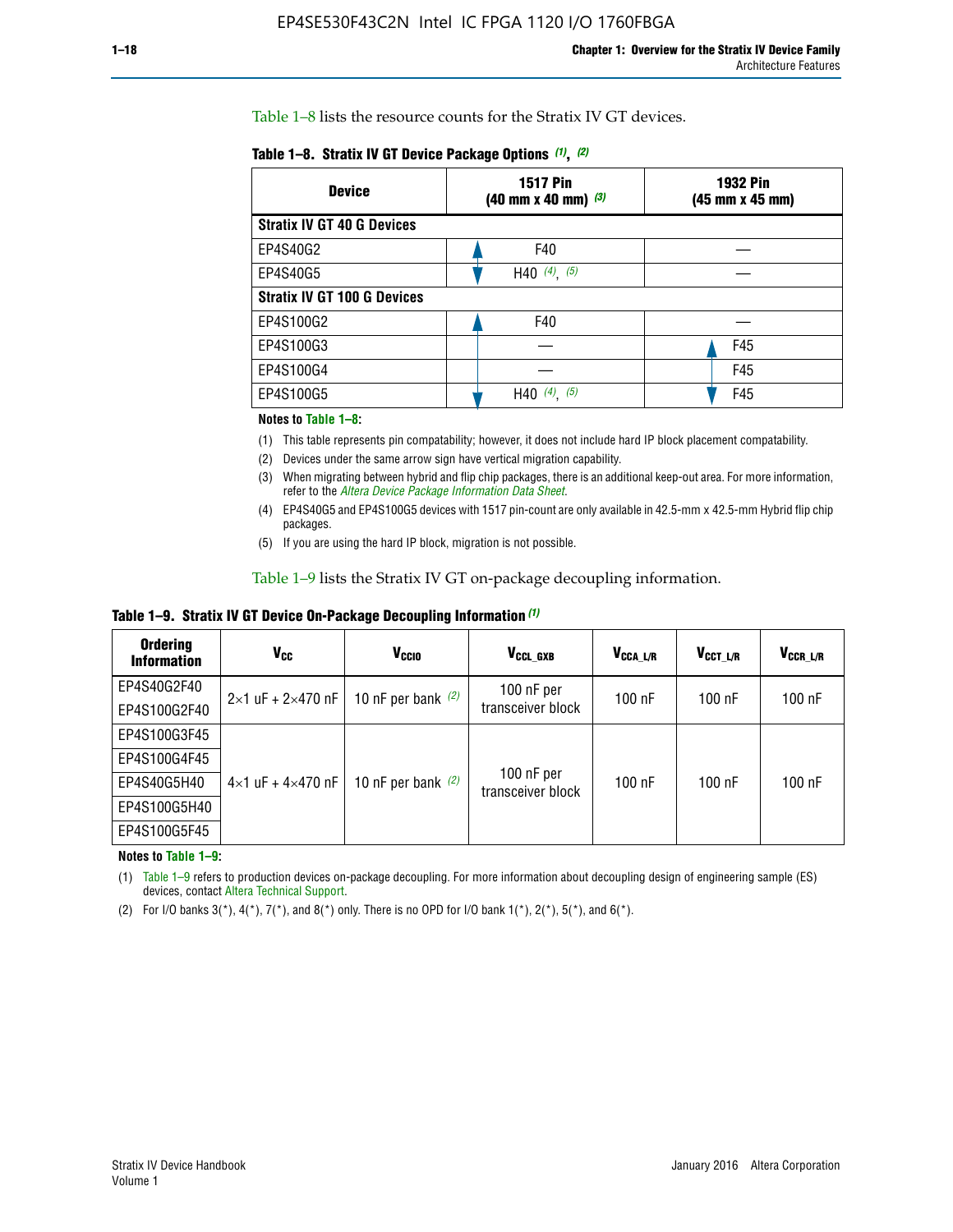# **Integrated Software Platform**

The Quartus II software provides an integrated environment for HDL and schematic design entry, compilation and logic synthesis, full simulation and advanced timing analysis, SignalTap II Logic Analyzer, and device configuration of Stratix IV designs. The Quartus II software provides the MegaWizard<sup> $M$ </sup> Plug-In Manager user interface to generate different functional blocks, such as memory, PLL, and digital signal processing logic. For transceivers, the Quartus II software provides the ALTGX MegaWizard Plug-In Manager interface that guides you through configuration of the transceiver based on your application requirements.

The Stratix IV GX and GT transceivers allow you to implement low-power and reliable high-speed serial interface applications with its fully reconfigurable hardware, optimal signal integrity, and integrated Quartus II software platform.

For more information about the QuarJanuary2016tus II software features, refer to the *[Quartus II Handbook](http://www.altera.com/literature/lit-qts.jsp)*.

# **Ordering Information**

This section describes the Stratix IV E, GT, and GX devices ordering information. Figure 1–4 shows the ordering codes for Stratix IV GX and E devices.



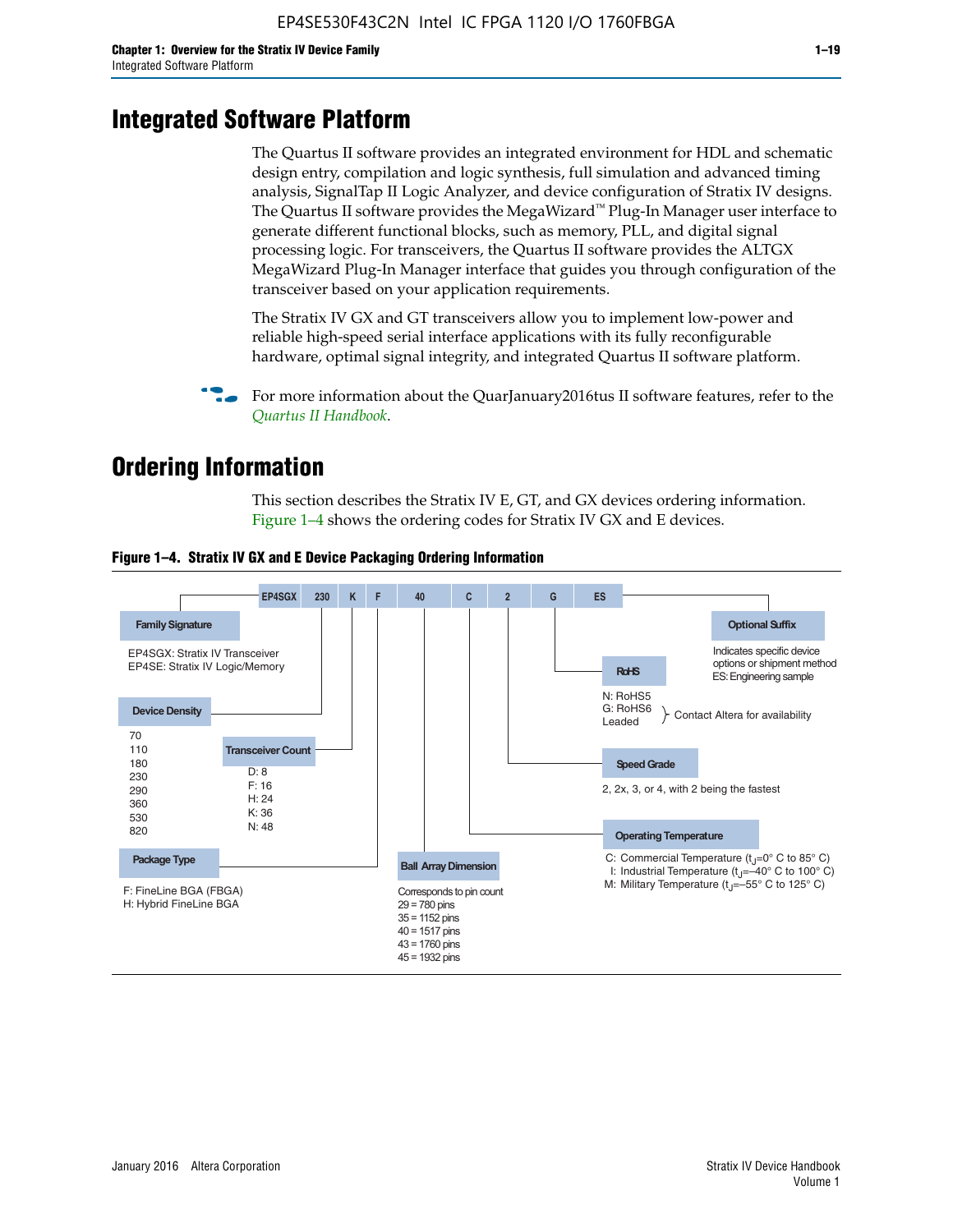Figure 1–5 shows the ordering codes for Stratix IV GT devices.





# **Document Revision History**

Table 1–10 lists the revision history for this chapter.

| Table 1–10. Document Revision History (Part 1 of 2) |  |  |  |  |  |
|-----------------------------------------------------|--|--|--|--|--|
|-----------------------------------------------------|--|--|--|--|--|

| <b>Date</b>       | <b>Version</b> | <b>Changes</b>                                              |
|-------------------|----------------|-------------------------------------------------------------|
| January 2016      | 3.5            | ■ Updated Figure 1–4 with new RoHS information              |
| September 2012    | 3.4            | ■ Updated Table 1–1 to close FB $#30986$ .                  |
|                   |                | Updated Table $1-2$ and Table $1-5$ to close FB $\#31127$ . |
| June 2011         | 3.3            | $\blacksquare$ Added military temperature to Figure 1–4.    |
|                   |                | ■ Updated Table 1–7 and Table 1–8.                          |
| February 2011     | 3.2            | $\blacksquare$ Applied new template.                        |
|                   |                | Minor text edits.                                           |
|                   |                | <b>Updated Table 1–1, Table 1–2, and Table 1–7.</b>         |
| <b>March 2010</b> |                | <b>U</b> Updated Figure 1–3.                                |
|                   | 3.1            | ■ Updated the "Stratix IV GT Devices" section.              |
|                   |                | Added two new references to the Introduction section.       |
|                   |                | Minor text edits.                                           |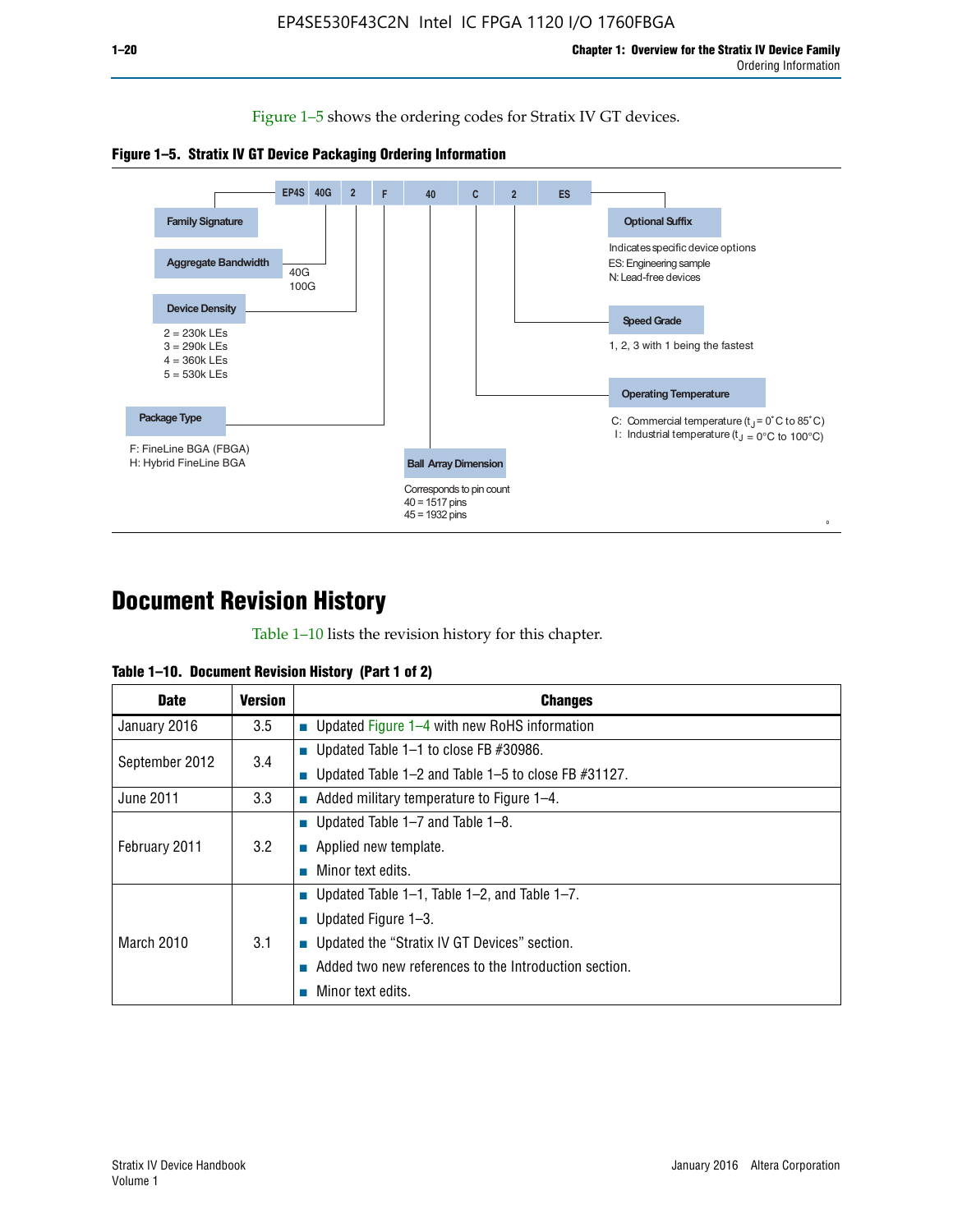#### **Table 1–10. Document Revision History (Part 2 of 2)**

| <b>Date</b>      | <b>Version</b> | <b>Changes</b>                                                                                                                                                                                                                                                                    |  |  |
|------------------|----------------|-----------------------------------------------------------------------------------------------------------------------------------------------------------------------------------------------------------------------------------------------------------------------------------|--|--|
|                  |                | ■ Updated the "Stratix IV Device Family Overview", "Feature Summary", "Stratix IV GT<br>Devices", "High-Speed Transceiver Features", "FPGA Fabric and I/O Features", "Highest<br>Aggregate Data Bandwidth", "System Integration", and "Integrated Software Platform"<br>sections. |  |  |
| November 2009    | 3.0            | $\blacksquare$ Added Table 1-3, Table 1-6, and Table 1-9.                                                                                                                                                                                                                         |  |  |
|                  |                | $\blacksquare$ Updated Table 1-1, Table 1-2, Table 1-4, Table 1-5, Table 1-7, and Table 1-8.                                                                                                                                                                                      |  |  |
|                  |                | ■ Updated Figure 1–3, Figure 1–4, and Figure 1–5.                                                                                                                                                                                                                                 |  |  |
|                  |                | $\blacksquare$ Minor text edits.                                                                                                                                                                                                                                                  |  |  |
|                  | 2.4            | $\blacksquare$ Updated Table 1-1.                                                                                                                                                                                                                                                 |  |  |
| <b>June 2009</b> |                | Minor text edits.                                                                                                                                                                                                                                                                 |  |  |
|                  |                | $\blacksquare$ Added Table 1–5, Table 1–6, and Figure 1–3.                                                                                                                                                                                                                        |  |  |
|                  |                | $\blacksquare$ Updated Figure 1-5.                                                                                                                                                                                                                                                |  |  |
| April 2009       | 2.3            | Updated Table $1-1$ , Table $1-2$ , Table $1-3$ , and Table $1-4$ .                                                                                                                                                                                                               |  |  |
|                  |                | ■ Updated "Introduction", "Feature Summary", "Stratix IV GX Devices", "Stratix IV GT<br>Devices", "Architecture Features", and "FPGA Fabric and I/O Features"                                                                                                                     |  |  |
|                  | 2.2            | ■ Updated "Feature Summary", "Stratix IV GX Devices", "Stratix IV E Device", "Stratix IV<br>GT Devices", "Signal Integrity"                                                                                                                                                       |  |  |
| March 2009       |                | Removed Tables 1-5 and 1-6                                                                                                                                                                                                                                                        |  |  |
|                  |                | Updated Figure 1-4                                                                                                                                                                                                                                                                |  |  |
|                  |                | ■ Updated "Introduction", "Feature Summary", "Stratix IV Device Diagnostic Features",<br>"Signal Integrity", "Clock Networks", "High-Speed Differential I/O with DPA and Soft-<br>CDR", "System Integration", and "Ordering Information" sections.                                |  |  |
|                  |                | Added "Stratix IV GT 100G Devices" and "Stratix IV GT 100G Transceiver Bandwidth"<br>sections.                                                                                                                                                                                    |  |  |
| March 2009       | 2.1            | <b>Updated Table 1–1, Table 1–2, Table 1–3, and Table 1–4.</b>                                                                                                                                                                                                                    |  |  |
|                  |                | $\blacksquare$ Added Table 1-5 and Table 1-6.                                                                                                                                                                                                                                     |  |  |
|                  |                | ■ Updated Figure $1-3$ and Figure $1-4$ .                                                                                                                                                                                                                                         |  |  |
|                  |                | $\blacksquare$ Added Figure 1-5.                                                                                                                                                                                                                                                  |  |  |
|                  |                | Removed "Referenced Documents" section.                                                                                                                                                                                                                                           |  |  |
|                  |                | Updated "Feature Summary" on page 1-1.                                                                                                                                                                                                                                            |  |  |
|                  |                | ■ Updated "Stratix IV Device Diagnostic Features" on page 1-7.                                                                                                                                                                                                                    |  |  |
| November 2008    | 2.0            | Updated "FPGA Fabric and I/O Features" on page 1-8.                                                                                                                                                                                                                               |  |  |
|                  |                | $\blacksquare$ Updated Table 1-1.                                                                                                                                                                                                                                                 |  |  |
|                  |                | Updated Table 1-2.                                                                                                                                                                                                                                                                |  |  |
|                  |                | Updated "Table 1-5 shows the total number of transceivers available in the Stratix IV GT<br>Device." on page 1-15.                                                                                                                                                                |  |  |
| <b>July 2008</b> | 1.1            | Revised "Introduction".                                                                                                                                                                                                                                                           |  |  |
| May 2008         | 1.0            | Initial release.                                                                                                                                                                                                                                                                  |  |  |